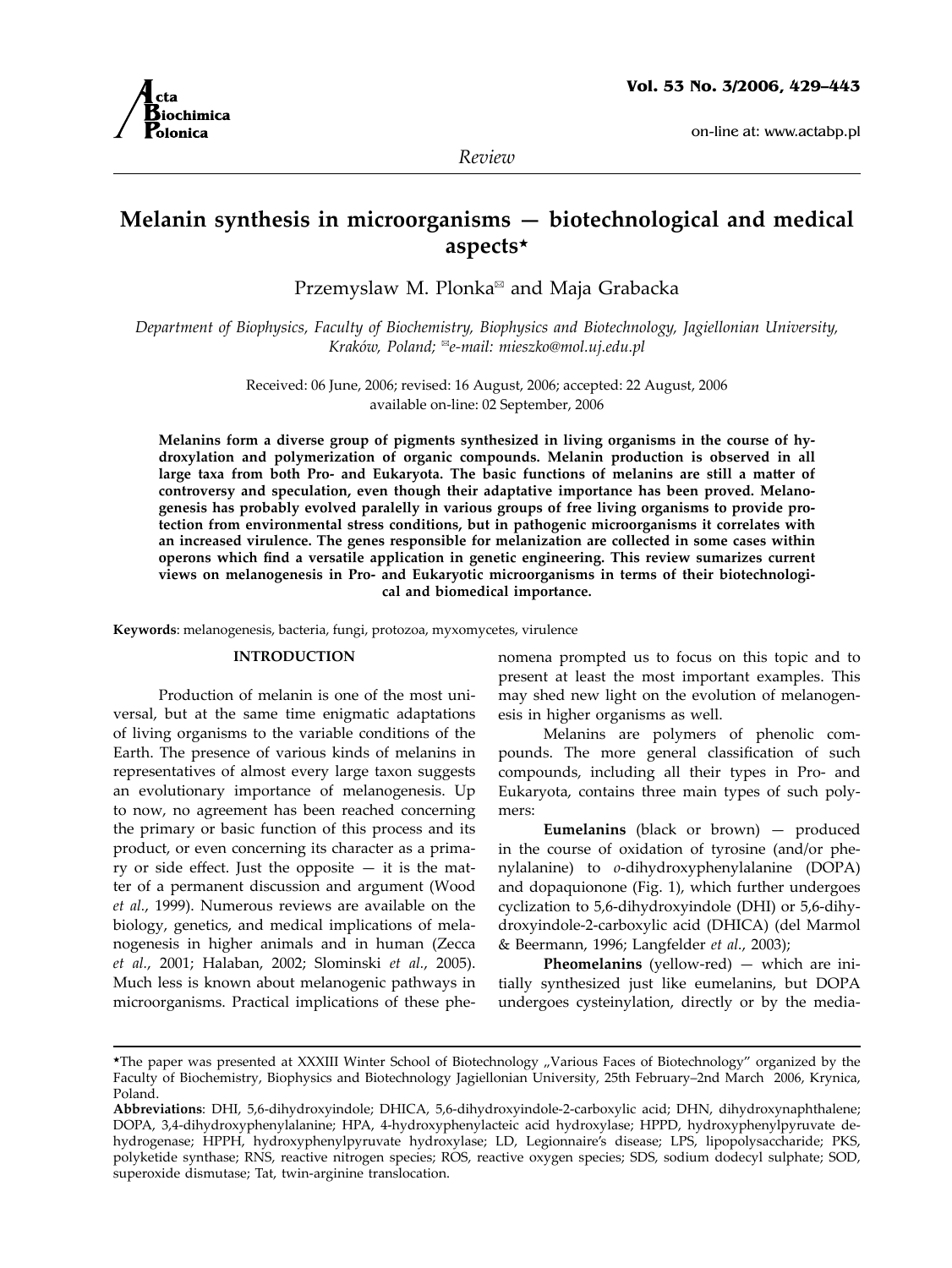COOH COOH  $IO<sub>2</sub>$  $[O<sub>2</sub>]$ .<br>NH。 NH. нc NH<sub>2</sub> HC DOPA DOPAquino Tyro нo DH COOH **DOPAch** TRP2  $[O<sub>2</sub>]$ Leucodopachro TRP<sup>1</sup> COOH COOH  $[O<sub>2</sub>]$ dole-5,6-quinon<br>carboxylic acid  $6.5$  B. cu sin **DHICA** HO. COOL



T, tyrosinase; TRP1, tyrosinase related protein 1; TRP2, tyrosinase related protein 2; DOPA, 3,4-dihydroxyphenylalanine; DHI, 5,6-dihydroxyindole; DHICA, 5,6-dihydroxyindole-2-carboxylic acid (after Nappi & Ottaviani, 2000; Kobayashi *et al.*, 1995; modified).

tion of glutathione (Fig. 2). The end product of this reaction, cysteinylDOPA, further polymerizes into various derivatives of benzothiazines (Kobayashi *et al.*, 1995; Nappi & Ottaviani, 2000);

**Allomelanins** — the least studied and the most heterogenous group of polymers, which emerge through oxidation/polymerization of di- (DHN) or tetrahydroxynaphthalene, *via* the pentaketide pathway leading through flavioline to various coloured polymers of DHN-melanins (Fig. 3A), homogentisic acid (pyomelanins) (Fig. 3B), γ-glutaminyl-4-hydroxybenzene, catechols, as well as of 4-hydroxyphenylacetic acid (Gibello *et al.*, 1995; Kotob *et al.*, 1995; Espin *et al.*, 1999; Funa *et al.*, 1999; Jacobson, 2000).

In general, pheomelanins contain sulphur, whereas most types of allomelanins do not contain nitrogen. The second important difference concerns configuration of quinone or quinonimine residues in melanins: *orto*- configuration is present in eu- and



**Figure 2. Pheomelanin biosynthesis pathway**

after (Nappi & Ottaviani, 2000; Kobayashi *et al.*, 1995, modified).



**Figure 3. Examples of allomelanin biosynthesis pathways.**

A, synthesis of DHN melanin. PKS, polyketide synthase; 1,3,6,8-THN, 1,3,6,8-tetrahydroxynaphthalene; 1,3,6-THN, 1,3,6-trihydroxynaphthalene; 1,8-DHN, 1,8-dihydroxynaphthalene (after Langfelder *et al.*, 2003; Funa *et al.*, 1999; modified). B, synthesis of pyomelanin from tyrosine. Tyr AT, tyrosyl aminotransferase; HPPD, hydroxyphenylpyruvate dehydrogenase.

pheomelanins, and *para*- (polymers of γ-glutaminyl-4-hydroxybenzene) or *meta*- (polymers of DHN) in allomelanins.

#### **Enzymes of microbial melanogenesis in relation to their animal counterparts**

**Tyrosinases** (EC 1.14.18.1), which catalyze oxidation of monophenols to *o*-dihydroxyphenols and further to *o*-quinones, have a putative common ancestor with oxygen-binding and oxygen-transporting proteins (Dursewitz & Terwilliger, 1997; Decker & Terwilliger, 2000). They appeared on the Earth in consequence of the change in the chemical character of the atmosphere from reducing to oxidizing one, which was a result of photosynthesis. They originate from primitive metalloproteins, which bind dioxygen through the prosthetic group that contains a coordinated transient metal cation.

 The hemocyanin-like proteins family comprises molluscan and arthropod hemocyanins, tyrosinases, prophenoloxidases, and inscect hexamerins (Burmester & Scheller, 1996). All of them reveal a conserved position of Cu-coordinating histidine residues which form the CuA and CuB domains (Bur-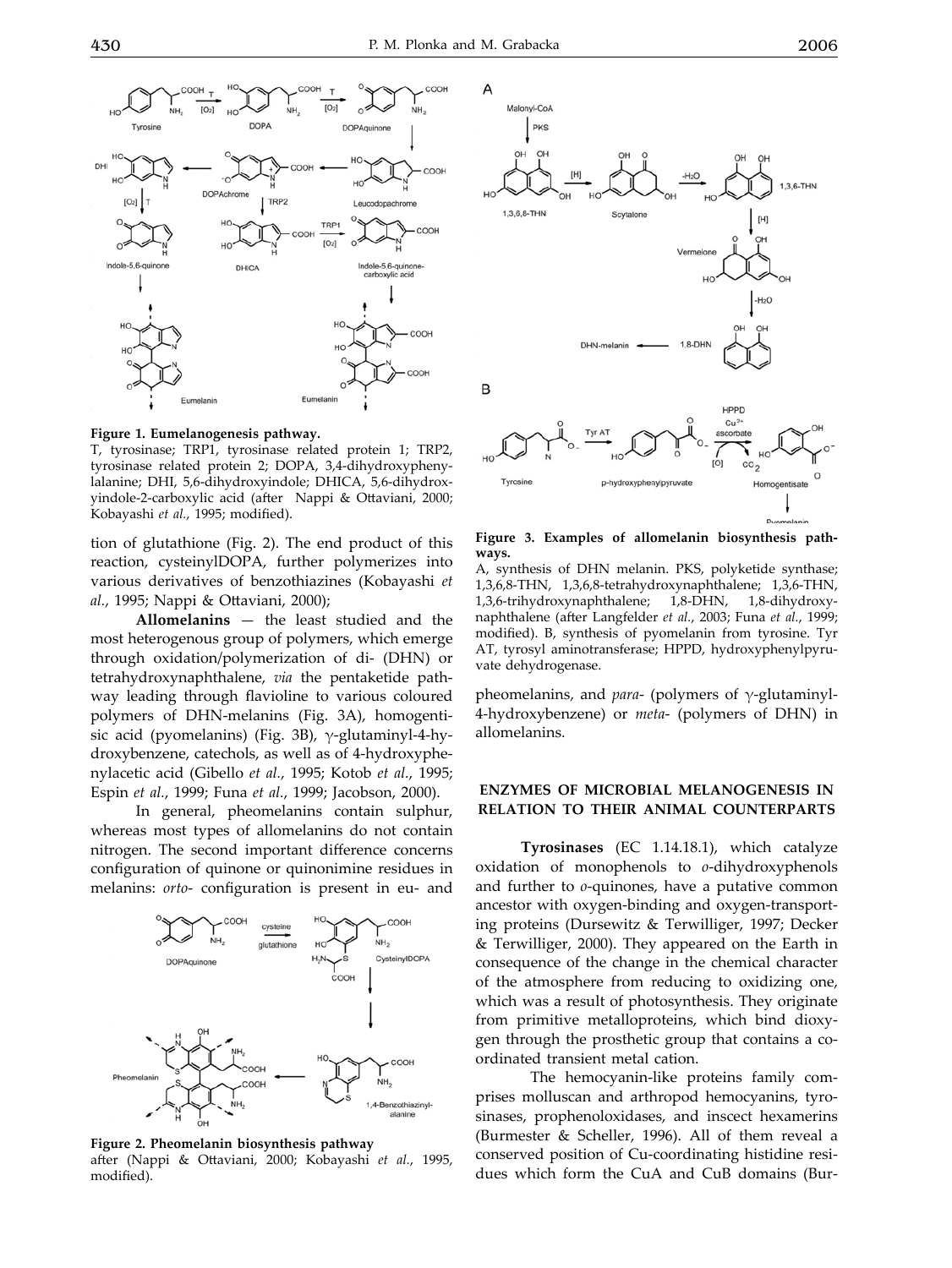mester & Scheller, 1996). Only the latter one is conserved in all taxa. The CuA domain from arthropod hemocyanin differs greatly from the molluscan counterpart, which is similar to the CuA domain present in various tyrosinases (including Prokaryotic ones). This is a possible consequence of evolutionary parallellism (Lieb *et al.*, 2001). Arthropod hemocyanins form a monophyletic group with prophenoloxidases. These two families of proteins are closely related, whereas the homology to molluscan hemocyanins and tyrosinases from other animal taxa, which form a sister group, remains distant (Fujimoto *et al.*, 1995). It is accepted that the structure of the CuB domain is ancient and was established very early in evolution. It is particularly characteristic for tyrosinases, which are present in both Pro*-* and Eukaryota: a homology between *Streptomyces* sp. and mouse tyrosinases can still be noticed (Lerch, 1988). Molluscan hemocyanins and tyrosinases most probably originate from a single polypeptide forming two domains — CuA and CuB, while arthropod hemocyanins are the product of a duplication and subsequent fusion of CuB-encoding genes (Kawabata *et al.*, 1995; Immesberger & Burmester, 2004). The unique common feature of molluscan hemocyanins and fungal tyrosinases is the thioether bridge between cysteine and histidine residues conservatively located in the CuA domain (Lerch, 1983; 1988; van Gelder *et al.*, 1997). The similarity of molluscan hemocyanins and tyrosinases is also manifested by their ability to oxidize *o*-diphenols to *o*-quinones under physiological conditions. Conversely, with arthropod hemocyanins it can be achieved only after a limited proteolysis or SDS denaturation (Decker & Rimke, 1998; Salvato *et al.*, 1998; Decker *et al.*, 2001).

**Laccases** (oxidoreductases *p*-diphenol:dioxygen, EC 1.10.3.2) are also metalloproteins containing one to four copper atoms in their active site (Valderrama *et al.*, 2003). Not related to tyrosinases, they belong to the family of blue copper-containing oxidases, together with ascorbate oxidase and ceruloplasmin. They form a strongly diversified group of low homology, and very little is known about their evolution — much less than in the case of tyrosinases. Both types of these melanogenic enzymes can be found in Eukaryota and in Prokaryota, which confirms their ancient evolutionary origin (Messerschmidt & Huber, 1990; Valderrama *et al.*, 2003).

**Polyketide synthases** (PKS) produce DHN melanins, and belong to an old family of multidomain proteins related to the animal fatty acid synthases (Kroken *et al.*, 2003). The PKS family is diversified and plentiful. Numerous microorganisms employ these enzymes to produce pigments, antibiotics, toxins and other products of intermediate metabolism (Hutchinson, 2003; Snyder *et al.*, 2003). There are only few DHN-melanin-producing PKS enzymes, which belong to the PKS-type-I group producing aromatic, not reduced polyketides (Kroken *et al.*, 2003).

Some species of bacteria produce and secrete pyomelanin, a product of homogentisic acid polymerization. One of the main enzymes engaged in pyomelanin production is *p*-hydroxyphenylpyruvate oxidase (HPPD, also known as *p*-hydroxyphenylpyruvate hydroxylase — HPPH; EC 1.13.11.27), which catalyses homogentisinic acid (alkapton) formation (Kotob *et al.*, 1995). This enzyme, which belongs to the phenylalanine and tyrosine degradation pathway, is ubiquitous among living organisms. Deregulation of this metabolic pathway may lead to the retention of potentially toxic alkapton in the cells and tissues (Menon *et al.*, 1991; Phornphutkul *et al.*, 2002).

Another melanogenic enzyme, **4-hydroxyphenylacetic acid hydroxylase** (HPA, EC 1.14.13.3), belongs to a separate family of hydroxylases (Gibello *et al.*, 1997). Besides its main substrate, 4-phenylacetic acid it catalyzes hydroxylation of other aromatic compounds, which leads to the formation of dibenzoquinone and other *o*-quinone derivatives, which then polymerize spontaneously to allomelanin-like polymers (Gibello *et al.*, 1995). Tyrosine is also a substrate of HPA, but (unlike tyrosinase) this enzyme does not contain copper, which does not increase its enzymatic activity.

#### **Melanins as electron acceptors in dissimilating bacteria**

In the process of anaerobic respiration, reducing, dissimilating bacteria use a wide spectrum of electron acceptors replacing dioxygen in the last step of the respiratory chain. Among the substances utilized as alternative electron acceptors, there are mainly hydrated ferrous oxide, nitrates, sulphates, as well as organic compounds, in particular the ones containing quinone groups, e.g. related to melanin humic substances (Coates *et al.*, 2002).

Melanin, similarily to humic substances, is a polymer of various groups able to donate or to accept an electron. Therefore it can act as a final acceptor or a shuttle in the electron exchange with insoluble compounds of iron (Menter & Willis, 1997). The facultatively anaerobic bacterium *Shewanella algae* produces pyomelanin and reduces it simultaneously with the oxidation of gaseous hydrogen (Turick *et al.*, 2002). Having accepted numerous electrons, such "reduced' melanin serves the bacteria as a reductor of insoluble ferric (III) oxides to the ferrous (II) state (Fig. 4). As *S. algae* is unable to carry out fermentation, its survival in the conditions of variable oxygen concentration strongly depends on the presence of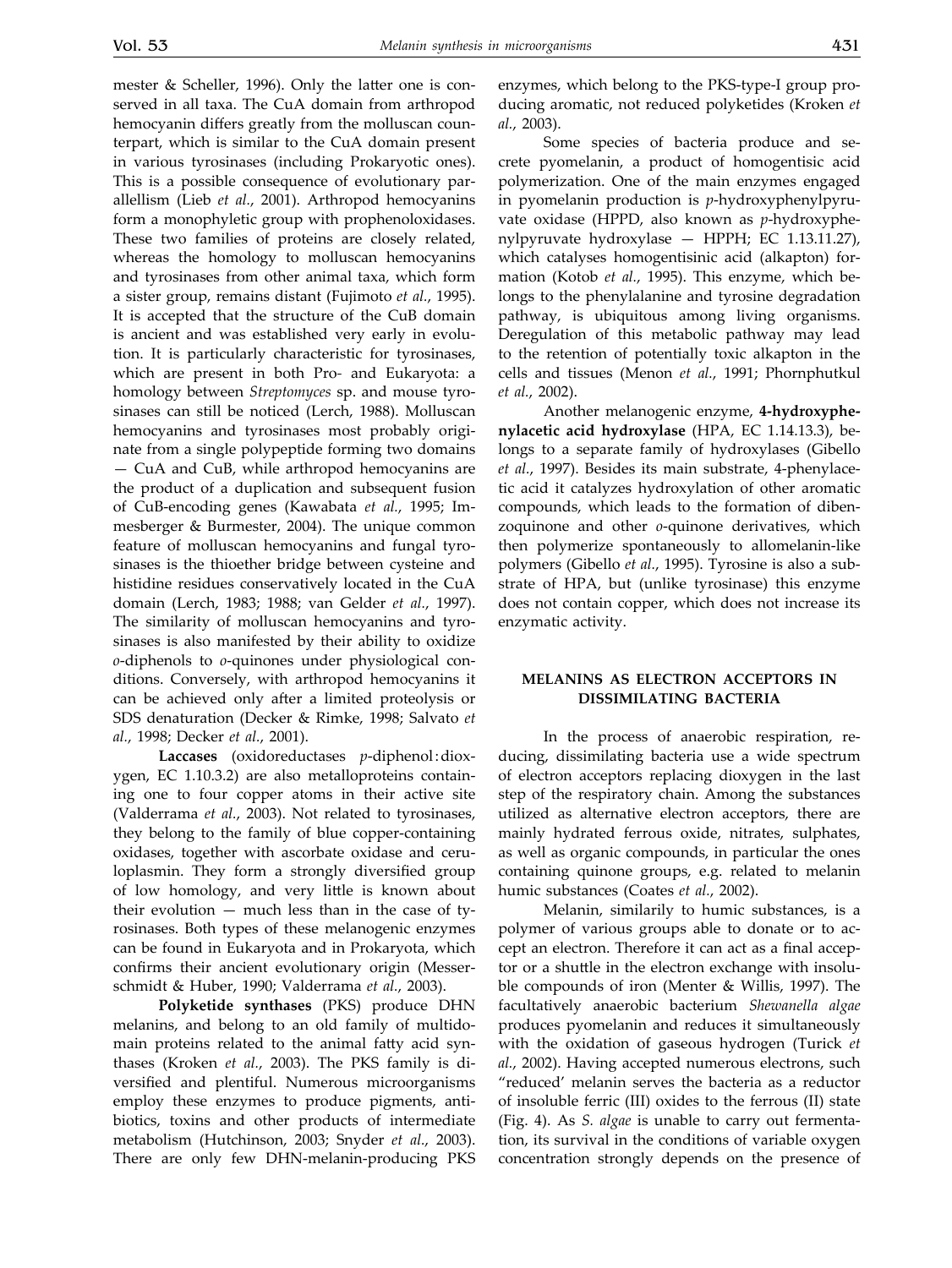

**Figure 4. Possible function of melanin as an electron acceptor in the respiratory chain of marine bacteria, in comparison to the aerobic variant of the process.** HS, humic substances.

appropriate electron acceptors (Turick *et al.*, 2002). In the mineralized marine deposits the availability of such soluble compounds is limited, therefore production of melanin is an important evolutionary adaptation. Moreover, like other organisms, *S. algae* produces melanin also for the protection from ultraviolet irradiation.

 A similar, still poorly understood phenomenon concerns another marine bacterium — *Marinomonas mediterranea*, which has been discovered to contain two melanin-generating enzymes, namely tyrosinase and laccase with a wide spectrum of activity (Sanchez-Amat *et al.*, 2001; Lopez-Serrano *et al.*, 2002). As it was shown by mutation analysis, only tyrosinase is indispensable for the production of the dark pigment and laccase has other physiological functions (Sanchez-Amat *et al.*, 2001; Lopez-Serrano *et al.*, 2002). The co-expression of both enzymes is unique to Prokaryota. The natural substrate for *M. mediterranea* melanogenesis in the oligotrophic sea water remains unknown. The existence of microenvironments rich in organic compounds cannot be excluded. An example of such a niche are surfaces biofilms, where concentration of amino acids may reach 10–30 nM (Lucas-Elio *et al.*, 2002). Some aromatic compounds and polyphenols can be oxidized both by tyrosinase and by laccase. Many species of Fungi employ laccase to decompose lignins and other organic compounds (Leonowicz *et al.*, 2001). Therefore another function of laccase, evolutionarily beneficial to marine bacteria, would be decomposition of deposits of poorly accessible organic matter.

### **Melanin in atmospheric nitrogen fixation by bacteria**

The soil aerobic bacterium *Azotobacter chroococcum* contains an active polyphenol oxidase and can produce melanin from catechol (Shivprasad & Page, 1989). This microorganism produces particularly large amounts of melanin when cultured under aerobic conditions. This is easy to explain, as oxygen is one of the substrates for polyphenol oxidase, but it turns out that this process is intensified in the absence of a nitrogen source in the medium (Shivprasad & Page, 1989). Although the intensity of melanogenesis does not seem to be directly correlated with the activity of nitrogenase (the key enzyme of atmospheric nitrogen fixation), it is possible that *Azotobacter* employs melanogenesis to enhance utilization of oxygen and to maintain reducing conditions necessary for binding atmospheric nitrogen. The presence of iron and copper ions in the medium significantly increases the rate of *Azotobacter* melanization. This is not only because polyphenol oxidase requires the presence of Cu ions in the active site. Enhanced melanogenesis also confers a protective role against hydroxyl radicals (OH**.** ) produced in the Fenton reaction which takes place in the presence of Cu and Fe ions (Shivprasad & Page, 1989; Sutton & Winterbourn, 1989). This protection involves providing catechol and binding metal ions in the structure of melanin. Catechol, an intermediate in the melanogenic pathway, is a potential target of the oxidizing hydroxyl radical, and a potential "sweeper" of this extraordinally active form of oxygen (Nasr *et al.*, 2005).

In the symbiotic *Rhizobium* bacteria living in the root nodules of *Papillionaceae* plants, genes encoding melanogenic enzymes, including tyrosinase, are located in plasmids required for the development of the symbiosis (Hawkins & Johnston, 1988). Surprisingly, these genes do not seem to be obligatory for the development of the nodules or for the nitrogen fixation itself. The function of these genes in *Rhizobium* is still unclear, but one of postulated explanations suggests that tyrosinase may play a role in detoxication by oxidation of phenolic compounds deposited in ageing root nodules (Hynes *et al.*, 1988).

#### **Melanin as a factor of virulence in pathogenic bacteria**

The ability of pathogenic bacteria to produce melanin seems to originate from the evolutionary achievements of free-living bacteria. In some genera containing both free-living and parasitic strains (e.g. *Vibrio* sp*.*), there are both pyomelanogenetic and eu/pheomelanogenetic pathways, sometimes simultaneously active in one organism. Free-living strains of *Vibrio cholerae* are usually amelanotic or they produce pyomelanin (Kotob *et al.*, 1995). Meanwhile, under stress (hyperthermia, hyperosmotic medium, starvation) they induce synthesis of eumelanin, and a pathogenic mutant HTX-3 — ph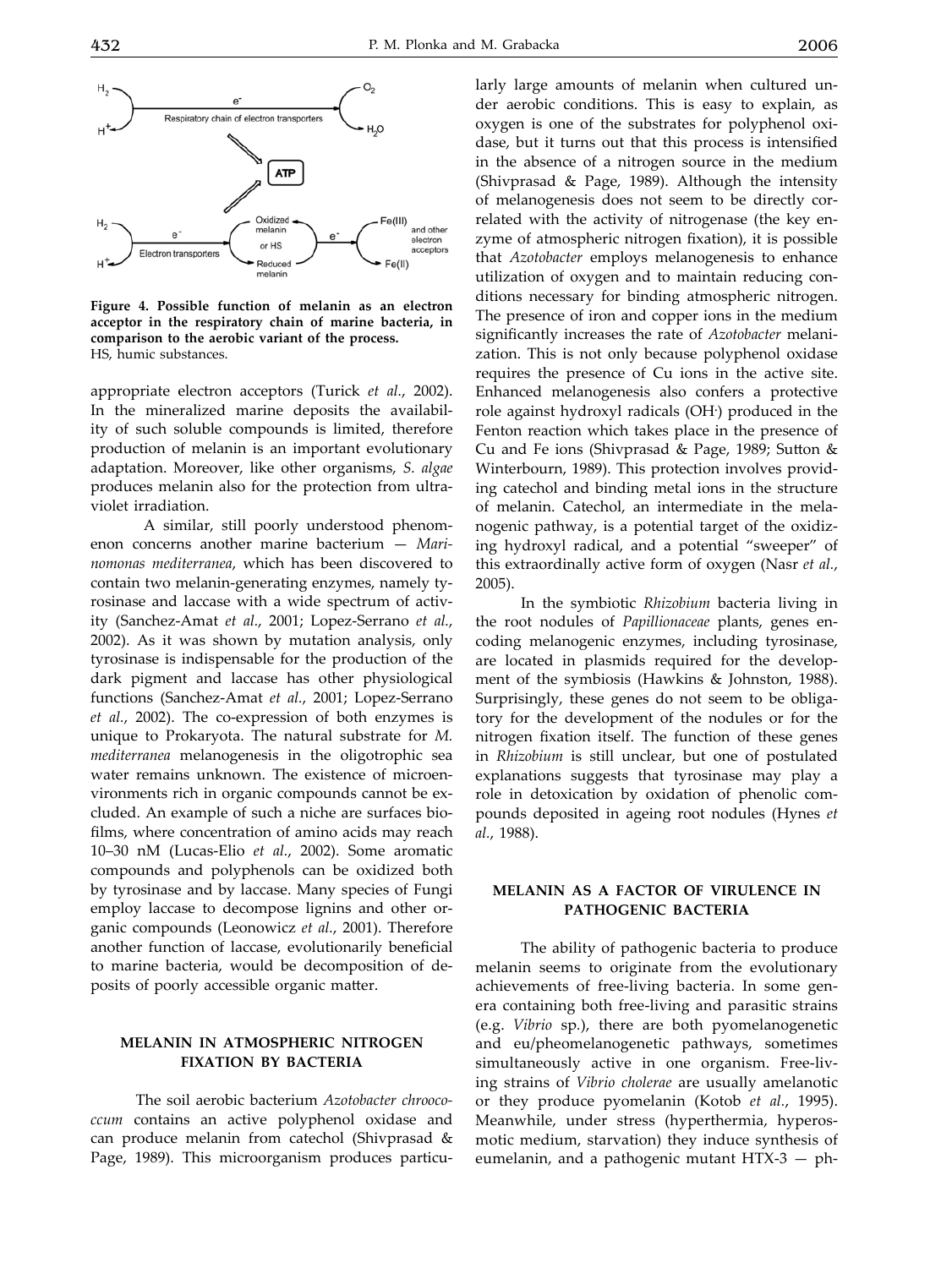eomelanin (Ivins & Holmes, 1981; 1980; Coyne & Al-Harthi, 1992).

Production of pyomelanin has been reported in many species of bacteria, like *Pseudomonas aeruginosa*, *Hypomonas* sp., *Shewanelia colwelliana*, some of which consist of both free-living (marine) and pathogenic strains (Shivprasad & Page, 1989). *Legionella pneumophila* may serve as another example of the latter group. It causes the so called Legionnaire's disease (LD) and Pontiac fever (Wintermeyer *et al.*, 1994; Rathore & Alvarez, 2006). One of the factors responsible for the pathogenicity of this microorganism is legiolysin (Lly), a protein responsible for the fluorescent properties, pigment production and hemolytic ability of the pathogen (Wintermeyer *et al.*, 1991). It reveals over 80% similarity with HPPD (the product of *MelA* gene — see later), crucial for melanin production in *Schewanella colwelliana* and in *Pseudomonas* sp. (Fuqua *et al.*, 1991; Fuqua & Weiner, 1993; Wintermeyer *et al.*, 1994; Steinert *et al.*, 2001). This key enzyme for pyomelanogenesis confers hemolytic activity as well (Croxatto *et al.*, 2002). The expression of HPPD is regulated in a similar way to other genes responsible for the virulence factors, such as production of metalloproteinases and extracellular lipopolysaccharides, used to create biofilms and necessary for adhesion to biological surfaces like fish skin (Croxatto *et al.*, 2002).

The pathogenic bacterium *Burkholderia cepacia* serves as an example of how melanin production increases virulence. This microorganism causes dangerous lung infections, which often develop to sepsis, mainly due to the presence of lipopolysaccharide (LPS) which strongly enhances production and release of proinflammatory cytokines (Zughaier *et al.*, 1999). Although LPS does not trigger an oxygen burst directly, it stimulates the immunological system to an accelerated oxidative response to other stimuli. Melanin isolated from *B. cepacia* reveals a dose-dependent ability to sweep O<sub>2</sub><sup>-</sup> produced by leukocytes during oxygen burst. However, melanin does not influence the release or kinetics of the production of reactive oxygen species (ROS) (Zughaier *et al.*, 1999). The ability to remove superoxide anion allows *B. cepacia* to survive phagocytosis, so the host phagocytes are not able to eliminate the pathogen. They remain in the state of a permanent stimulation by the bacterial LPS, which causes a chronic inflammation. Similarly to *Legionella pneumoniae*, *B. cepacia* is able not only to survive in the phagocytes (alveolar macrophages), but also to proliferate intracellularly, which leads to cell destruction and to the infection of secondary macrophages (Saini *et al.*, 1999; Abu-Zant *et al.*, 2005).

 In *Proteus mirabilis*, the second (after *E. coli*) important cause of community-acquired infections of the urinary tract, tyrosinase was identified as the enzyme responsible for melanization. As it has been shown in this species, melanin decreases the level of ROS, which probably makes the pathogen more resistant to the oxygen burst connected with the immunological response of the host (Agodi *et al.*, 1996).

*Klebsiella pneumoniae*, responsible for a particularly dangerous form of pneumonia, produces melanin from 4-hydroxyphenylacetic acid using HPA, which is an unusual pathway of melanogenesis (Gibello *et al.*, 1995; 1997). However, the importance of HPA and melanin for the virulence of this pathogen remains to be determined.

In a separate study, the sequence of fungal laccase was used to search for homologous genes in Prokaryota (Alexandre & Zhulin, 2000). Similar sequences were found in 14 bacterial species, including such important human pathogens as *E. coli*, *Bordetella pertusis*, *P. aeruginosa*, *Campylobacter jejuni*, *Yersinia pestis*, or mycobacteria, including *Mycobacterium leprae*. In all these pathogens the production of melanin or laccase activity should be suspected as a potential mechanism of virulence. *M. leprae* has an ability, unique among mycobacteria, to oxidize diphenols to *o*-quinones, and in consequence oxidation of l-DOPA has become a convenient diagnostic feature for *M. leprae* (Prabhakaran *et al.*, 1977; Prabhakaran & Harris, 1985).

### **Molecular genetics of bacterial melanogenesis**

The genetic background of melanogenesis in prokaryotic microorganisms has been elucidated only in several cases, even though a large number of examples of melanin production have been described.

In the case of *Streptomycetes*, the ability to produce pigment is an important taxonomical criterium. In *Streptomyces antibioticus* the *melC* operon controls eumelanin production (Chen *et al.*, 1992). It consists of two structural genes in the extrachromosomal part of the genome. The first open reading frame (ORF438, melC1, 438 bp) encodes MelC1 protein (M<sub>r</sub>) 14 754), and the second gene (ORF816, *melC2*, 816 bp) encodes apotyrosinase ( $M_r$  29 500) (Bernan *et al.*, 1985). The main factor inducing expression of *melC* in *S. antibioticus* is l-methionine (Katz & Betancourt, 1988).

The actual role of MelC1 has been revealed only recently. First of all, it has been shown that this protein forms a heterodimer with tyrosinase, acting as its *trans*-activator (Chen *et al.*, 1993). Next, it was demonstrated that this interaction is necessary to incorporate two copper ions crucial for the enzymatic activity of the enzyme. Incubation of apotyrosinase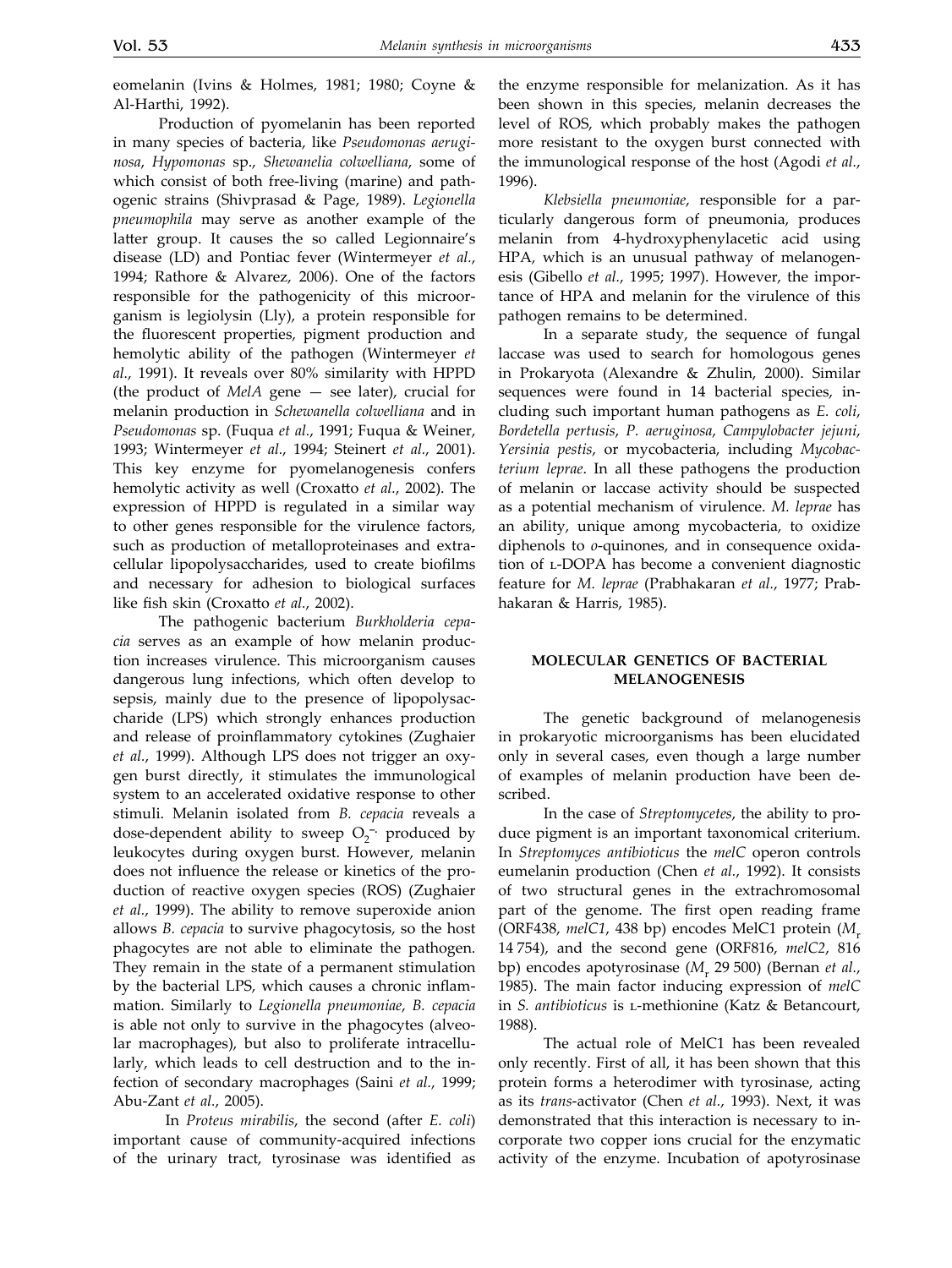with copper ions did not lead to the full restoration of enzymatic activity, if it was not supplemented with MelC1. This protein seems, therefore, to possess a chaperone-like function (Chen *et al.*, 1992). Even more interestingly, it is not only responsible for the proper folding and incorporation (proper folding by incorporation?) of the metal ions into the active site, but also enables the secretion of native tyrosinase by *S. antibioticus* (Leu *et al.*, 1992). Tyrosinase is secreted in complex with MelC1. Recently, a deeper biological sense of this phenomenon has been discovered. The complex is secreted using one of the three known bacterial mechanisms of protein secretion, namely *via* interaction with Tat (Twin-arginine translocation) proteins (Schaerlaekens *et al.*, 2001). The mechanism of their action is related structurally and functionally to the mechanism generating the pH gradient in tylakoids of chloroplasts. It turned out that only MelC1 contains the signal peptide responsible for translocation of the dimer. This is the reason for which tyrosinase is secreted only when bound to the MelC1 protein, as a ready, natively-folded protein. This mechanism (the so-called "hitchhiker" mechanism) based on the interactions with Tat proteins is also responsible for the secretion of the product of a two-gene operon of hydrogenase 2 in *E. coli*. However, the primary biological meaning of the presence of tyrosinase in the secretomes of some *Streptomyces*  species remains unknown.

The genome of *Marinomonas mediterranea* also contains a two-cistron operon, *ppoB,* responsible for melanogenesis (Lopez-Serrano *et al.*, 2004). The *ppoB1* gene encodes apotyrosinase and *ppoB2* a chaperone incorporating copper ions to the active site of the enzyme. While there are known ortologues of *ppoB1* in *Eucaryota* and some bacteria, including *Streptomyces* sp., the *ppoB2* product does not reveal any significant homology either with MelC1 of *Streptomyces antibioticus*, or with other proteins checked in this context. Interestingly, PpoB2 contains six transmembrane helices and is not secreted, unlike its functional counterpart in streptomycetes (Lopez-Serrano *et al.*, 2004).

*M. mediterranea* contains also another melanogenetic enzyme — laccase (*ppoA* gene) (Sanchez-Amat *et al.*, 2001). Regulation of *ppoA* and *ppoB* expression proves the evolutionary importance and strongly adaptative character of melanin production for this species. It is regulated *via* a two-component system of signal transduction, which consists of a membrane-anchored sensor histidinyl kinase and its intracellular response regulator (Lucas-Elio *et al.*, 2002). After receiving an environmental stimulus, the extracellular, N-terminal domain of the kinase undergoes a conformational transformation leading to the autophosphorylation of the histidine residues in the C-terminal, intracellular domain of the pro-

tein. The phosphate group is then transferred onto an aspartyl residue of the response-regulating intracellular protein, which finally leads to the cellular response. The *M. mediterranea* sensor kinase (PpoS — polyphenol oxidase sensor kinase) has a structure similar to the BvgS kinase regulating the virulence of *Bordetella pertusis* (Lucas-Elio *et al.*, 2002). It has been shown that a mutation of *ppoS* down-regulates the expression of tyrosinase and laccase in bacteria under stress conditions, including, e.g., the stationary growth phase when the resources of the medium begin to dwindle.

In free-living *Shewanella colwelliana* with Mel+ phenotype, a monocistronic, 1.3 kb *melA* operon has been identified. It contains an ORF with the transcription initiation site 115 nucleotides upstream of the putative translation initiation site. The *melA*encoded protein (39.5 kDa, 346 amino acids) was identified as HPPD found also in *Vibrio cholerae*, *Hypomonas* sp., or *Pseudomonas* sp. (Fuqua *et al.*, 1991).

The *Klebsiella pneumoniae* 4-phenyloacetic acid hydroxylase activity is determined by two proteins encoded by separate cistrons — *hpaA* and *hpaH*. Their expression in *E. coli* resulted in production of a brown pigment in the medium. *hpaA* encodes a flavoprotein (58781 Da) with the enzymatic activity, while the *hpaH* product (18680 Da) is a "helper" protein, necessary to achieve a high catalytic efficiency of HPA (Gibello *et al.*, 1997).

### **Bacterial melanogenesis in biotechnology and genetic engineering**

The enzymatic activity of tyrosinase is manifested in bacteria by extracellular melanin production, and by easily noticeable darkening of the medium. Therefore it is easy to quantify the expression of a tyrosinase gene or the whole *melC* operon, e.g. by a spectrophotometric assay of the medium. This phenomenon has been widely employed in genetic ingeneering, and the *melC* operon or its constituents (the structural part devoid of the promoter or *melC2* alone) are parts of various gene constructs serving as reporter genes (Paget *et al.*, 1994). A successful transfer of *melC* genes of *S. antibioticus* has been reported for various expression systems, including other streptomycetes (e.g. *S. lividans*) and *E. coli*  (Katz *et al.*, 1983; della Cioppa *et al.*, 1990; Tseng *et al.*, 1990). A remarkable example of the utilization of this operon in molecular investigations concerns the studies on transcription factors of the highly pathogenic *Streptococcus thermophilus*. Particularly promising are the results of a study on the structural genes of the *melC* operon from *Streptomyces antibioticus* under the control of streptococcal promoters expressed in *E. coli* (Solaiman & Somkuti, 1995; 1997). Even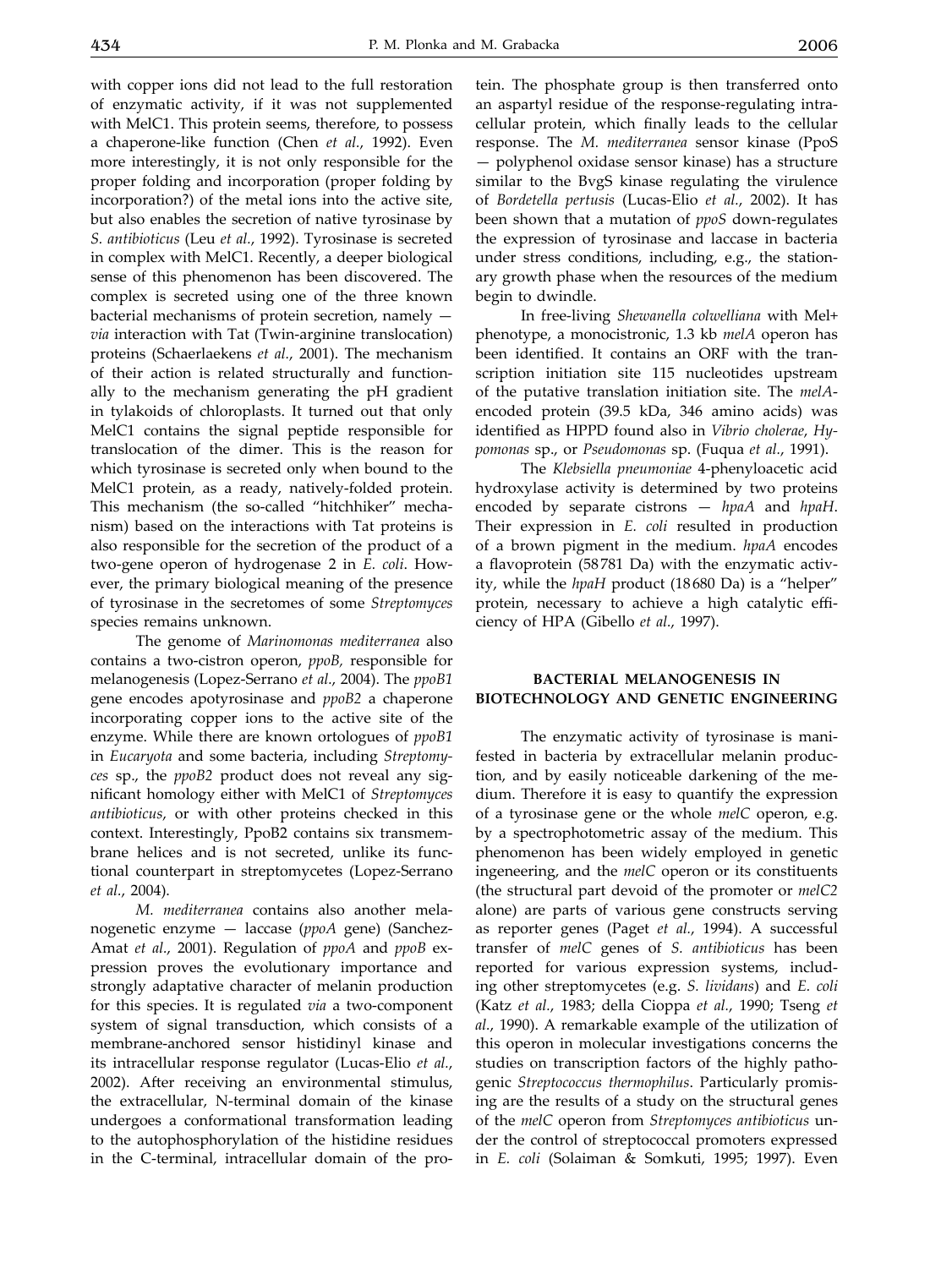more spectacular is the successful transfection of amelanotic murine skin cells with *melC*, leading to the restoration of the pigmented phenotype of the murine cells (Zhao *et al.*, 2000). Such experimental approach may in future lead to new methods of investigation of animal melanogenesis, but also to new therapeutic strategies against skin and hair pigmentation disorders.

An opposite approach, where the expected effect was the lack of melanin synthesis, was used in the construction of combinatorial libraries of cyclic peptides and proteins (Scott *et al.*, 1999). Peptides encode five times more information than nucleic acids of the same number of mers. The maintenance of a satisfactory level of stable products which easily undergo catabolic decomposition is highly problematic. One of the solutions is cyclization of peptides and oligopeptides using inteins — fragments of polypeptides or proteins appearing as intermediate conformeres and revealing their own catalytic activity. Such an activity is transient, and is usually connected with a specific excision and/or ligation of other fragments of oligopeptide chain during posttranslational modification. The authors used an inhibitor of tyrosinase — pseudostellarin F, a cyclic octapeptide, as a product of intein activity. The proof for the presence and activity of the whole gene construct, i.e. for the actual appearance of the intein and its expected ligase activity is the lack of tyrosinase activity, manifested by the lack of medium darkening. Such a system may be used to stabilize other oligopeptides, besides pseudostellarin F. It should be noticed that the intein system originated from a cyanophyta — *Synechocystis* sp. (PCC6803 Ssp), the tyrosinase and *melC1* gene from *Streptomyces antibioticus*, and the library was expressed in *E. coli.*

Besides pseudostellarin F, bacteria are also a source of other specific, efficient and often nontoxic inhibitors of tyrosinase, or of melanogenesis in general. Such inhibitors have been isolated e.g. from the culture medium of *Streptomyces* sp*.* or *S. clavifer*  (Ishihara *et al.*, 1991; Komiyama *et al.*, 1993; Lee *et*   $al.,$  1997). Finally  $-$  it must be mentioned that various authors suggest the possibility to employ bacteria directly to produce various kinds of melanins for further use in industry (della Cioppa *et al.*, 1990).

#### **Protozoa**

This group is probably the least explored one in respect to melanogenesis and melanin function among eukaryotic organisms. Melanin is usually noticed in the context of the response of invertebrates to microbial parasites, e.g in the case of mosquitos (*Anopheles*) being invaded by *Plasmodium* (Chun *et al.*, 2000; Cui *et al.*, 2000; Kumar *et al.*, 2003; Volz *et*  *al.*, 2006). The host usually reacts with encapsulation of the parasite and melanization of the surrounding tissues. This basic type of invertebral defense depends in mosquitos on melanization-regulating genetic module or network encompassing at least 14 genes (Volz *et al.*, 2006). However, melanin is here produced by the host, not by the protozoal parasite (Nappi & Ottaviani, 2000; Kumar *et al.*, 2003).

Many protozoal species are able to synthesize melanin precursors which may spontaneously polymerize to form the pigment. An interesting example is the "pig" (which stands for "pigmented") mutant of *Tetrahymena thermophila*, able to secrete huge amounts of allomelanin precursors to the culture medium (Kaney & Knox, 1980; Martin Gonzalez *et al.*, 1997). These compounds, mostly products of catecholamine oxidation, spontaneously polymerize to melanin, which is likely to be a result of hyperactivity of aromatic amino-acids decarboxylase (L-DOPA decarboxylase, EC 4.1.1.26). Activity of this enzyme, as in the case of bacteria, can be easily observed and quantified in the culture. Therefore, the "pig" mutant has been employed to test the effectiveness of some eukaryotic antibiotics and mycotoxins (Martin Gonzalez *et al.*, 1997).

The marine unicellular algae *Dinoflagellata*  have been shown to express their own PKS-type-I enzymes encoded by dinoflagellate-resident genes (Snyder *et al.*, 2005) responsible for the production of various neurotoxins and potential anti-cancer agents (Rein & Borrone, 1999; Snyder *et al.*, 2003), but also substances toxic for fish (Berry *et al.*, 2002). Although melanin synthesis in these organisms has not been reported yet, this phenomenon seems to be worth noticing for several reasons — it concerns a potentially melanogenic pathway, and serves as another example of the existence of such pathways in *Protista*, it documents a quite unusual localization and employment of PKS, and finally, it has clear practical (medical and biotechnological) aspects.

#### **Fungi**

Melanin biosynthesis is a common feature in the kingdom of Fungi, but for the purpose of this paper only examples relevant from the biotechnological and biomedical point of view have been chosen.

### **Cellular localization and mechanisms of melanin synthesis in parasitic fungi**

The ascomycete fungus *Cryptococcus neoformans* is a parasite of the central nervous system, responsible for 5–10% lethal infections in patients with immunodeficiency syndromes (Curie & Casadevall,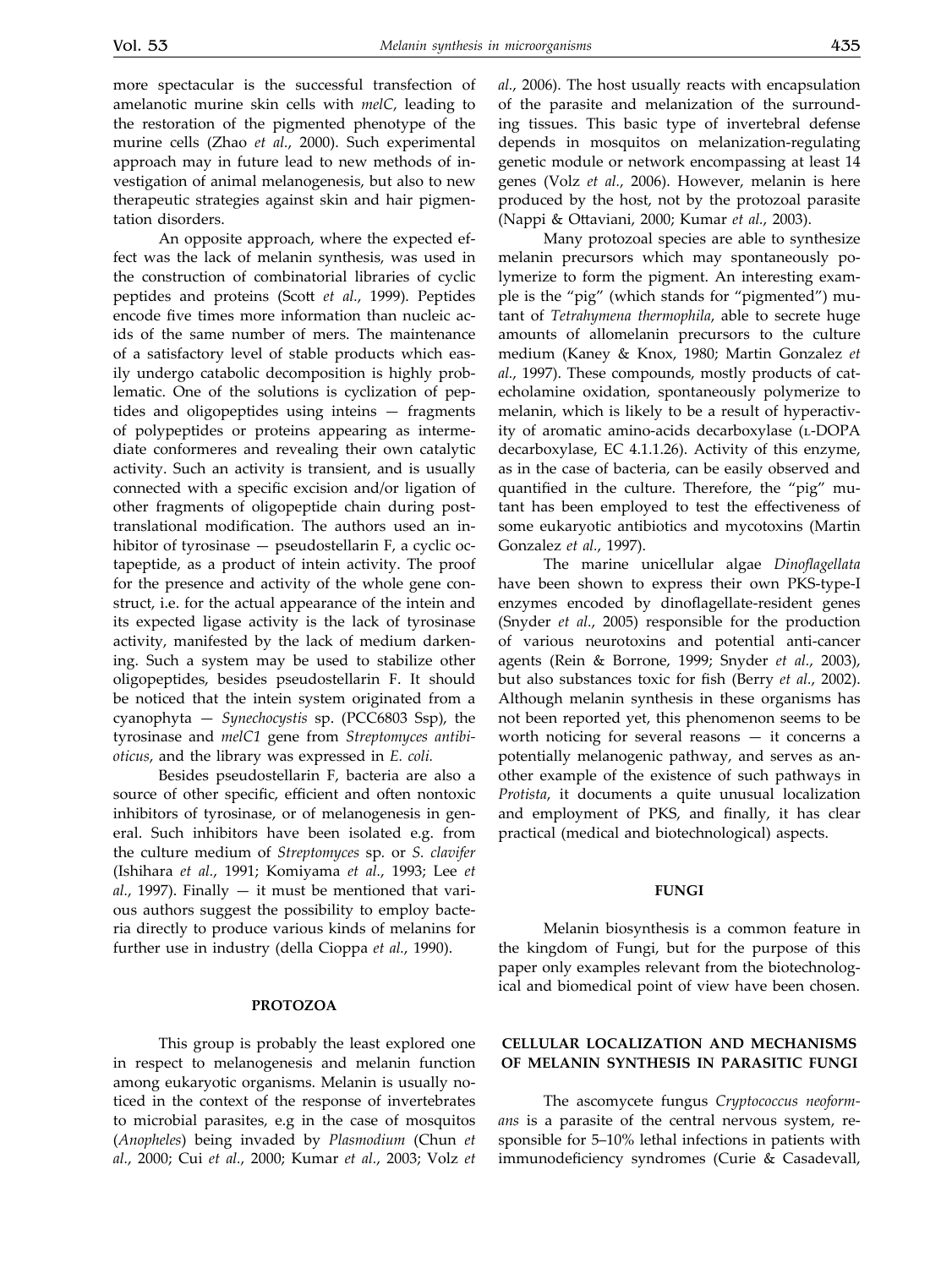1994; Mitchell & Perfect, 1995). *C. neoformans* expresses laccase which produces melanin precursors from tyrosine, DOPA, and catecholamines, abundant in the host organism (Wang *et al.*, 1995; 1996). However, the nature of the pigment produced *in vivo* under such conditions (eumelanin or other products of catecholamine oxidation) remains controversial (Liu *et al.*, 1999). *C. neoformans* laccase is localized mainly in the outer layer of the cell wall, and this is also the place of melanin deposition. Such a localization is beneficial for the fungus for two reasons (Wang *et al.*, 1995; 1996). First, it prevents the potentially toxic side-products and intermediates of melanogenesis from penetration to the cytoplasm. In higher animals this is achieved by localization of the whole process of melanogenesis in separate organella — melanosomes, within the pigment-generating cells, melanocytes (Nordlund *et al.*, 1998). Secondly — the cellular wall deposition of melanin makes it a convenient barrier and a defence against toxins (e.g. drugs, antibiotics) and other harmful factors which melanin may neutralize. And indeed, melanotic strains of *C. neoformans* are much more resistant to fungicides and antibiotics (amphotericin B, fluconazol, caspofungin) than non-pigmented ones (Ikeda *et al.*, 2003). Caspofungin and amfotericin B are bound in the outer layer of the cell wall of the fungus, so only a limited amount is able to penetrate to the cytoplasm (Ikeda *et al.*, 2003).

Melanized cell wall of *C. neoformans* is unusually durable. It maintains its paramagnetic properties, structure, shape and size of the parasitic cell even after a drastic treatment destructive to amelanotic cells (boiling in 6 M HCl, treatment with 4 M guanidine isothiocyanate), whereafter fungal cells can still be observed as the so called "melanin ghosts" (Wang *et al.*, 1996). It raises the intriguing question about the existence and the mechanisms of fungal melanin degradation *in vivo*. Such a phenomenon seems to occur for endogenous melanins (Plonka *et al*., 2005).

Melanin production correlates with enhanced virulence of other facultatively parasitic Ascomycetes. *Paracoccidioides brasiliensis*, *Sporothrix schenckii* and *Exophiala* (*Wangiella*) *dermatitidis* can serve as examples (Schnitzler *et al.*, 1999; Romero-Martinez *et al.*, 2000; Gomez *et al.*, 2001). These fungi reside in soil where they grow in the form of free-living mycelium. After rising the temperature to 37°C or *in vivo* in the host organism they form conidia covered by a melanized cell wall. This phase is called the "yeast" form, in contrast to the free-living mycelium, and the whole phenomenon is described as thermodimorphism. Due to the presence of pigment such fungi are often called "black yeast".

*Paracoccidioides brasiliensis* causes dangerous, sometimes fatal systemic paracoccidiomycoses,

mainly in the South America (Gomez *et al.*, 2001). It contains laccase localized probably in the cell wall. In the presence of DOPA or other catechol substrates in the environment it synthesizes DOPA-melanin, however, in the absence of phenolic compounds it is able to produce DHN-melanin from tetrahydroxynaphthalene using the pentaketide pathway. In *Sporothrix schenckii* this pathway leads to melanization of conidia with the cell wall covered from the outside with melanin-like granules (Romero-Martinez *et al.*, 2000). This fungus is often found on rose prickles and causes sporothrichosis called "Rose-picker's disease". In Europe it is occasionally diagnosed in flower shop employees selling roses planted in tropical countries. The presence of melanin in the cell wall protects the conidia against digestion by proteases and hydrolases secreted by competitive microorganisms or against bacterio- and fungicidal proteins of animal origin, such as defensins, magainins or protegrins (Doering *et al.*, 1999; Rosas & Casadevall, 2001). The protective role of melanin is mainly based on the inactivation of these proteins on the cell surface or on the prevention of their contact with intracellular substrates.

The DHN pathway of melanin biosynthesis is very common in the Fungi kingdom, utilized, among others, by many fungal parasites of higher plants (Jacobson, 2000; Langfelder *et al.*, 2003; Thomma, 2003). It should be recalled that members of the PKS family, the key enzyme in this pathway, have been identified not only in fungi, but also in bacteria, and even in protozoa (Kroken *et al.*, 2003; Snyder *et al.*, 2003).

### **Biochemical mechanisms of virulence of melanotic parasitic fungi**

The ability to produce melanin as an important factor of virulence is well documented and confirmed *in vivo* for *C. neoformans*. Mice infected with the parasite devoid of laccase and therefore unpigmented, survived significantly longer than the ones infected with the melanized fungus (Williamson, 1997; Barluzzi *et al.*, 2000). The virulence could be easily restored by transfection with the *CNlac1* plasmid containing the laccase gene (Williamson, 1997). Melanin was found to protect the parasite from ROS and RNS (reactive nitrogen species) produced during the oxygen burst by activated host macrophages (Wang & Casadevall, 1994b; Jacobson *et al.*, 1995; Wang *et al.*, 1995).

Due to its electrochemical properties, melanin may act both as an electron donor and electron acceptor (McGinness *et al.*, 1974; Menter & Willis, 1997). Therefore, it is not only an effective free radical "sweeper", but also an ion-exchange resin able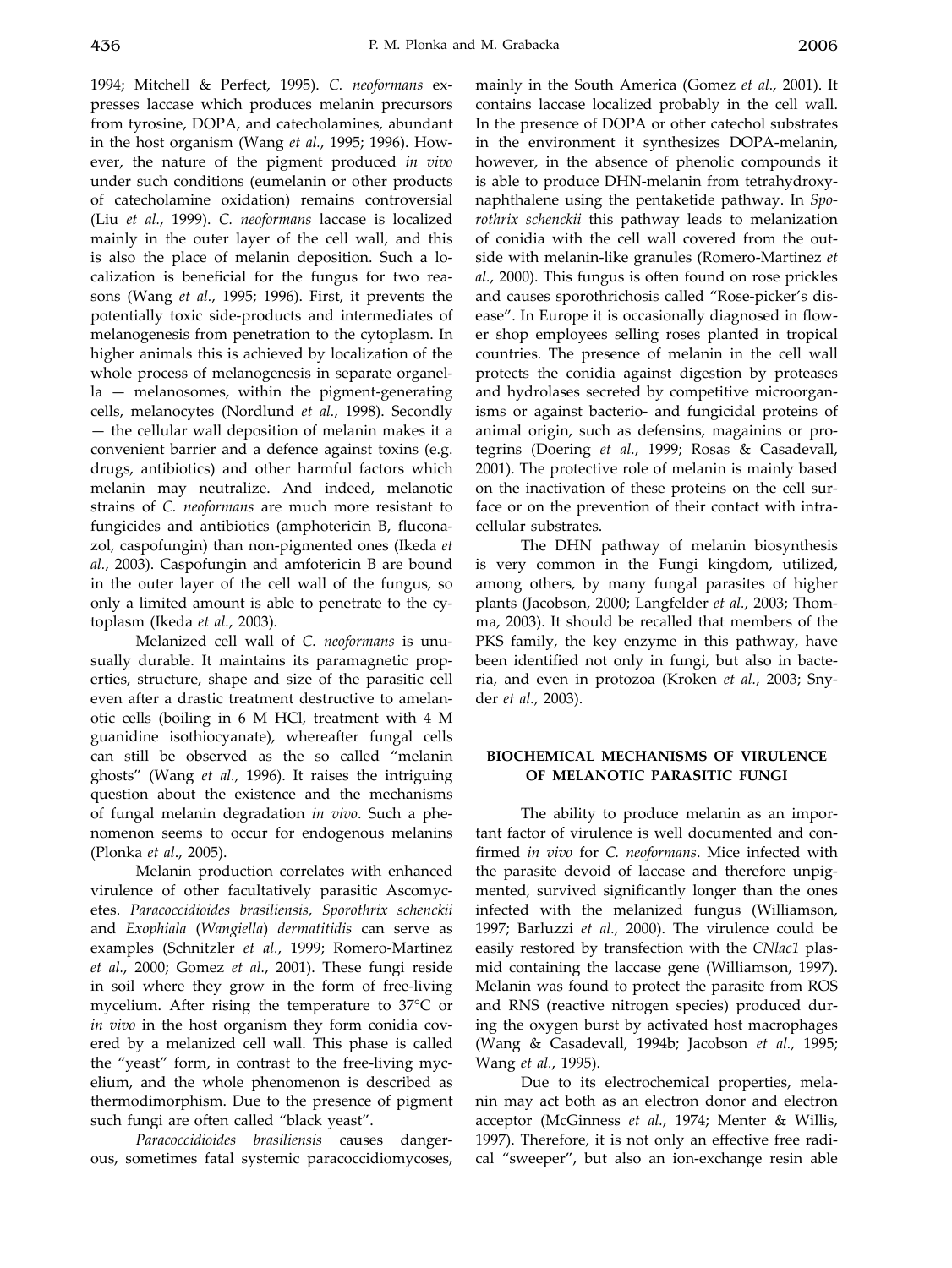to bind iron ions (Pilas *et al.*, 1988). The limited iron ion pool decreases the possibility of Fenton reaction and the formation of extremely reactive hydroxyl radical from superoxide radical anion and hydrogen peroxide (Pilas *et al.*, 1988). It has also been shown that melanin imitates action of superoxide dismutase (SOD), thus additionally limiting oxidative stress (Korytowski *et al.*, 1986). More importantly, it has recently been shown that through oxidation of DHI-CA and DHI residues to respective semiquinones, DOPA-melanin scavenges also RNS, mainly the extremely toxic radical of nitrogen dioxide (*NO*<sub>2</sub>) produced by disproportionation of nitrite  $(NO<sub>2</sub><sup>-</sup>)$  in low pH (Reszka *et al.*, 1998). This mechanism is probably responsible for the survival of melanotic *C. neoformans* strains in acidic solutions of NaNO<sub>2</sub> (Wang  $\&$ Casadevall, 1994b).

Melanotic *Sporothrix schenckii* strains are more resistant to UV, NO and  $H_2O_2$  than amelanotic ones (Romero-Martinez *et al.*, 2000). Non-pigmented cells are also more prone to killing by murine macrophages and human monocytes because of their high vulnerability to oxygen burst and activation of nitric oxide synthase (Romero-Martinez *et al.*, 2000).

*Exophiala dermatitidis*, another representative of "black yeast" is responsible for pheohypomycoses (e.g. the ones related to diabetes) (Schnitzler *et al.*, 1999). It also preferentially infects the nervous system of immunodeficient patients and exploits the protective function of DHN-melanin as well as carotenoids — torulene and torulorodyne — against strong oxidants (hypochlorite, permanganate) and free radicals. Carotenoids reveal mainly a screening activity while melanin can actively neutralize the oxidants (Schnitzler *et al.*, 1999). Melanized strains of *E. dermatitidis* are more resistant to killing by neutrophils than the amelanotic strains. Melanin protects the cells against ROS and lysis in phagosomes, although it does not affect the efficiency of phagocytosis, nor the kinetics of oxygen burst (Schnitzler *et al.*, 1999).

### **Action of melanin on the immunological system of the host**

The present examples illustrate an extremely intriguing aspect of the general biological implications of melanin production and activity. To get the whole picture, it should be supplemented with the fact that melanization is one of the effector mechanisms of invertebrate immunity (Nappi & Ottaviani, 2000). It can be argued whether melanization of the infected tissue is just a side-effect or the protection against the on-going inflammatory processes and the corresponding production of various active oxygen or nitrogen species, or an active defence against the pathogen, e.g. leading to the isolation of the invader from the rest of the organism or to inactivation (adsorption) of harmful and toxic products secreted by the parasite (Marmaras *et al.*, 1996). Whatever is said, melanization is a sword of two edges, which in some cases may limit the parasite invasiveness, and in some others — the immunological mechanisms of the defence.

 Melanins turned out to be immunogenic. Mice immunized with melanin extracts from the cells of *C. neoformans* produced specific anti-melanin antibodies (Nosanchuk *et al.*, 1998; Rosas *et al.*, 2001). The authors claim that melanins belong to the T-independent antigens, which can induce an immunological response by binding directly to the immunoglobulin-like receptors on the surface of Blymphocytes (Nosanchuk *et al.*, 1998).

Various kinds of melanins turned out to reveal immunomodulatory activity through the inhibition of pro-inflammatory cytokine production by T-lymphocytes and monocytes, as well as fibroblasts and endothelial cells (Huffnagle *et al.*, 1995; Arramidis *et al.*, 1998; Barluzzi *et al.*, 2000; Mohagheghpour *et al.*, 2000).

The presence of melanin in the cell wall is correlated with less efficient phagocytosis, both in the case of *C. neoformans*, and *S. schenckii* (Nosanchuk & Casadevall, 1997; Romero-Martinez *et al.*, 2000). A likely explanation is that phagocytosis is impaired by the decrease of the negative electric charge of the cell wall, which is caused by melanin deposition (Wang *et al.*, 1995; Nosanchuk & Casadevall, 1997).

Finally, melanins of the cryptococcal cell wall activate supplement *via* the alternative way (Rosas *et al.*, 2002). Deposition of the C3 fragments on the surface of the polysaccharide envelope of *C. neoformans* is obligatory for the effective phagocytosis and removal of the fungus by phagocytes. Melanization, however, does not influence the kinetics of this deposition, nor the final amount of the deposited C3 fragments (Rosas *et al.*, 2002).

### **Melanin in the protection against predatory protozoa and nematodes**

Development of such an intricate mechanism of virulence as the one in *C. neoformans*, an organism which is only a facultative parasite, and which does not need an animal host to successfully complete its life cycle, is puzzling. It most probably evolved as an adaptation of a free-living organism to environmental stress conditions. Melanin production offers protection from UV light and ionizing radiation, and resistance to heat or cold and activity of inorganic antimicrobial compounds, such as silver nitrate (Wang & Casadevall, 1994a; Rosas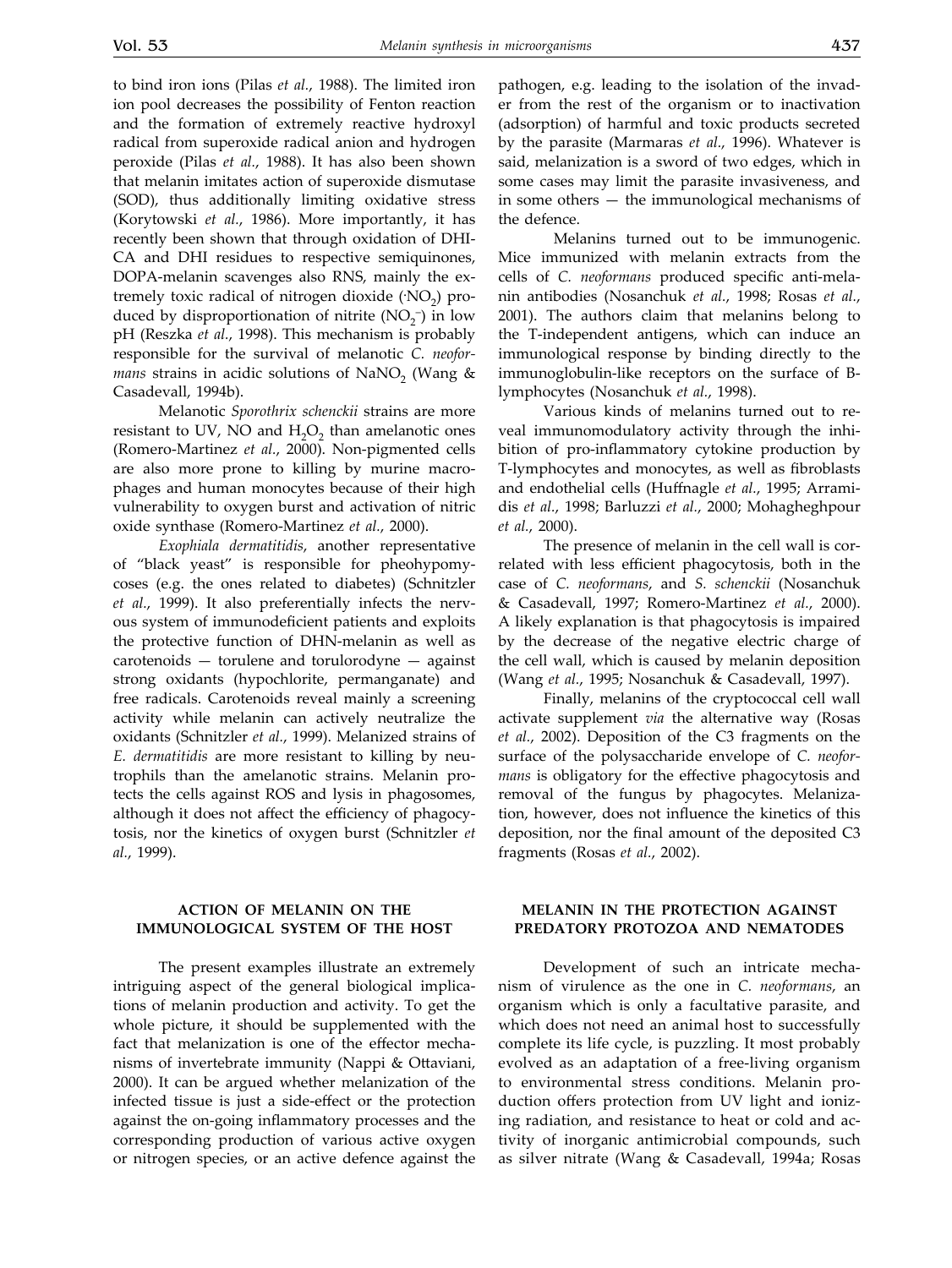& Casadevall, 1997; Garcia-Rivera & Casadevall, 2001; Nybakken *et al.*, 2004). Such a phenomenon was also discovered in an arctic lichene *Cetraria islandica*, where fungal melanin produced in the sun highly lowers the cortical transmittance for UV-B (Nybakken *et al.*, 2004).

One of the most probable and interesting hypotheses concerning the evolutionary transformation of melanin from such an environmental protector to a virulence factor supposes that the virulent properties appeared as a means of protection against predatory amoebae of the genus *Acanthamoeba*, for which such fungi as *C. neoformans* are a natural prey in the soil environment (Steenbergen *et al.*, 2001). Amoebae, like macrophages, phagocyte fungal cells and digest them in their phagosomes using lysosomal enzymes. The presence of a polysaccharide envelope decreases the phagocytic effectiveness, most probably due to its negative charge (Nosanchuk & Casadevall, 1997). Cells devoid of the envelope are more prone to phagocytosis, but among them, the melanized ones survive longer after incubation with amoebae (Steenbergen *et al.*, 2001).

The strains of *C. neoformans* most virulent for mice, i.e. the ones with the polysaccharide envelope, active laccase and phospholipase, are able to survive and proliferate inside phagosomes and cause death of the amoeba or macrophage which ingested the fungus (Steenbergen *et al.*, 2001). Moreover, the same mechanisms of virulence observed during cryptococcal infections in mammals, including melanin production, are also responsible for the death of the predatory nematode *Caenorhabditis elegans* feeding on *Cryptococcus* sp. fungi (Mylonakis *et al.*, 2002). Melanized strains of cryptococci are much more effective in infection and killing the nematodes in DOPA-containing media than the ones devoid of laccase (Mylonakis *et al.*, 2002).

### **Melanin in the penetration of the host cell wall by parasitic fungi**

Pathogenic fungal parasites of plants often develop melanized conidia or appressoria — specialized organs which faciliate adhesion to the plant surface and penetration of the hypha into the host tissues (Howard & Valent, 1996; Money, 1999). DHN is synthesized in the cytoplasm and transported to the cell wall, where it is polymerized by laccase (Thomma, 2003). The thickest melanin deposition is found in the outer layer of the wall, similarly to the situation in *C. neoformans*. *Cochliobolus* sp. and *Alternaria* sp. produce pigmented conidia and small, nonpigmented appressoria, whereas *Colletotrichium* sp. and *Magnaporthe* sp. — non-pigmented conidia and melanized appressoria (Takano *et al.*, 1997). In the latter genus, albinotic mutants lose virulence and the ability to penetrate the plant cell wall  $-$  thus the ability to produce melanin appears an important adaptation to the parasitism (Howard & Valent, 1996). Takano *et al.*, (1997) showed that albinotic mutants of *Colletotrichum lagenarium*, devoid of the PKS gene (*Pks–*), in contrast to the wild type, were not able to infect cucumber leaves and to penetrate their cellulose wall. This ability was, however, restored by transfection of the parasite with the gene of PKS from *Alternaria alternata*, which restored appressorium pigmentation (and in the species of origin caused pigmentation of conidia). Although such "rescued" mutants were still less effective in the infection of cucumber leaves, most probably due to the lower melanin content than in the wild type, this experiment confirmed the key role of the pigment in the parasitic properties of the fungus (Takano *et al.*, 1997).

Appressorial cells reveal unusual turgor and mechanical resistance. Their osmotic pressure was estimated to reach 8 MPa. In *Magnaporthe grisea* the force which acts on the plant cell wall in the apical part of the appressorium equals  $8 \mu N/\mu m^2$ , and in *Colletotrichum graminicola* — about 17 µN/µm2, which is roughly equivalent to 8 tonnes on the surface of a human palm (Bechinger *et al.*, 1999). Such a high osmotic pressure is reached thanks to the extraordinary concentration of glycerol (over 3 M) in the appressorium (de Jong *et al.*, 1997; Latunde-Dada, 2001). To maintain such a high intracellular concentration, an unusual density of cell membranes and walls must be achieved. Howard *et al.* (1991) showed that melanin present in the cell wall of *M. grisea* decreases the pore diameter below 1 nm, whereas water-permeability remains unaffected. At the same time, the mechanical resistance of the cell wall profoundly increases due to melanization. Fungi from the genus *Magnaporthe* or *Colletotrichum* which attack rice, coffee plants, legumous plants and other valuable species, are able to penetrate even intact cuticula using their melanized appressoria (Howard & Valent, 1996; Latunde-Dada, 2001). *Cochliobolus* or *Alternaria* — fungi with non-pigmented appressoria — do not achieve high enough turgor to penetrate tissue, therefore they need a specialized enzymatic apparatus degrading the plant cell wall (Bechinger *et al.*, 1999). These species, however, produce pigmented conidia, which improves their resistance to various dangerous factors of the environment (Deising *et al.*, 2000).

#### **Myxomycetes**

These organisms, including especially the true (acellular) slime moulds, combine features of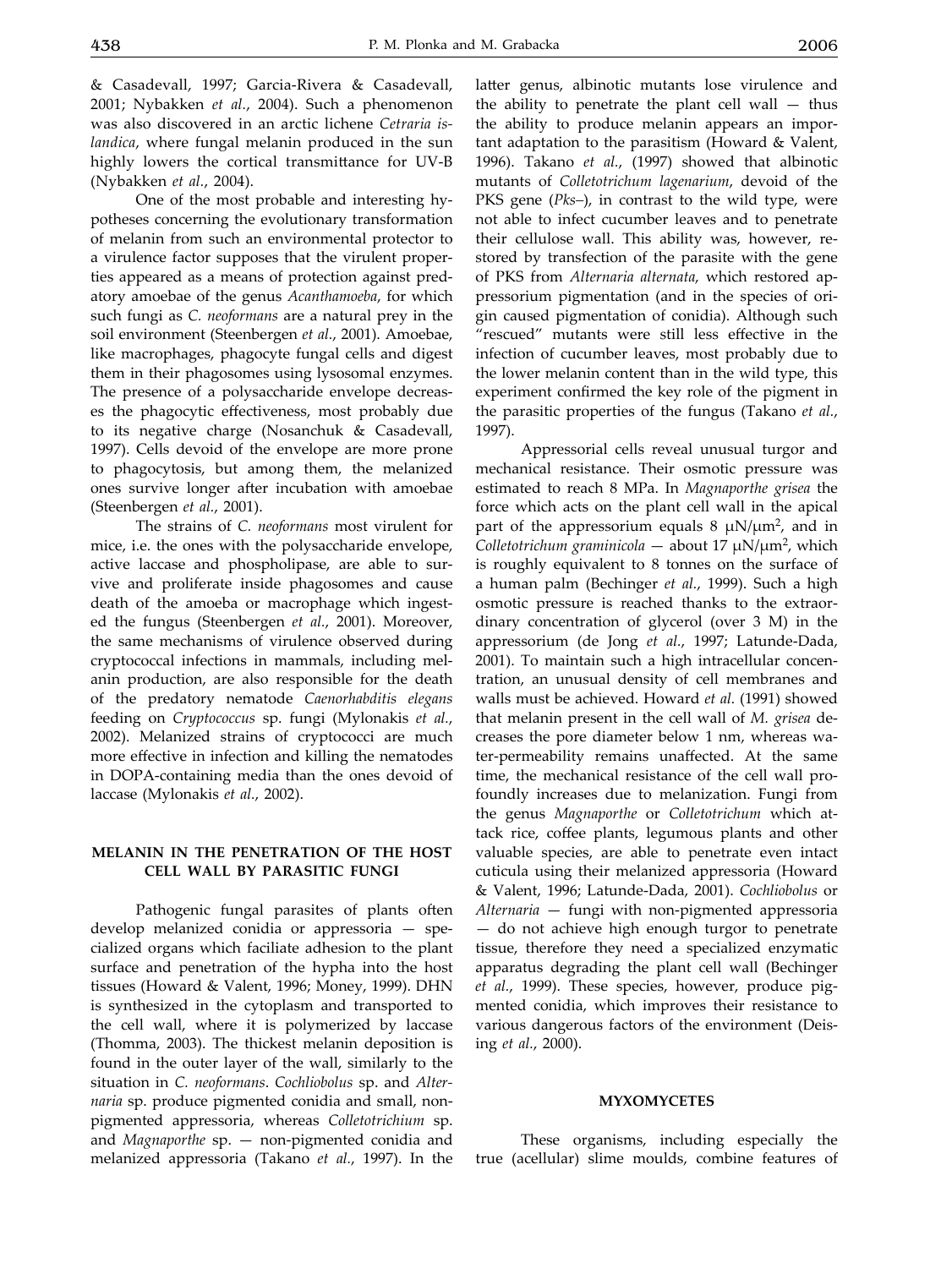both protozoa and fungi (McCormick *et al.*, 1970; Lenaers *et al.*, 1988; Roger *et al.*, 1996). On the one hand, as relatives of primitive fungi, they are able to produce strongly melanized spores (McCormick *et al.*, 1970; Rakoczy & Panz, 1994; Chet & Hutterman, 1977; Loganathan & Kalyanasundaram, 1999). But on the other hand, accumulation of melanin or melanin-like pigments may also occur in the vegetative form of their life cycle, i.e. in the plasmodium, when the slime mould is similar to a multinuclear amoeba. This feature has so far been reported only in one species, *Physarum nudum*, which produces the plasmodial melanin when exposed to visible light (Plonka & Rakoczy, 1997). This seems to be a primordial reaction to light, which might have evolved to sun-tanning observed, e.g., for humans. Therefore, these microorganisms may in fact be closer to the animal melanogenetic phenomena than any other mentioned in the current review.

#### **Conclusions**

The ability to produce melanin is widespread among microorganisms. From the chemical point of view the only common feature of microorganismal melanins is being a product of oxidative polymerization of various phenolic substances, thus melanins form a quite heterogenous group of biopolymers. As a consequence, melanogenesis can serve as an example for evolutionary convergence − the final product can be achieved on various metabolic pathways, even in one taxon. As mutations in genes determining melanin production are rarely lethal, at least under *in vitro* conditions, this feature seems not to be indispensable for life, although it creates a powerful adaptative advantage. The possible scenario of evolution might include, first, extracellular autooxidation of some phenolic compounds and amino acids due to the appearance of oxygen in the atmosphere, then, to improve the environmental conditions, active secretion of the substrates of melanogenesis and of enzymes supporting this process, followed by a gradual adaptation to the intracellular control of the process, to export or storage of the product. In parallel "secondary" biological functions of melanins might have developed.

Besides mimicry, signalling, as well as protection against UV and visible light, free radicals, extreme temperatures, and maintaining a proper balance of metal ions, there are three important functions of melanins particularly attributed to microbial organisms:

1. The function of alternative electron acceptors or carriers, making it possible to produce energy in processes analogical to oxidative phosphorylation, but under anaerobic conditions.

2. The panenvironmental function of soil melanins and humic substances, products of enzymes contained in secretomes of various soil microorganisms (e.g. streptomycetes). The most important aspect of this function is lowering the vulnerability of the soil microecosystems to UV irradiation, but also maintaining the proper ion balance in the soil. It is hardly possible to imagine a natural ecosystem which supports the existence of higher plants and is devoid of humic substances.

3. The function of a factor of virulence in pathogenic microorganisms lowering the vulnerability to the defence mechanisms of the hosts. Important for both Pro- and Eukaryotic pathogens, it draws one's attention in quest of specific targeting of individual microbial virulence factors as an alternative antimicrobial strategy (Dubin *et al.,* 2005).

In contrast to bacteria, whose melanogenic enzymes are usually secreted to the environment, in the case of eukaryotic microbial enzymes melanin production is usually connected with modification of the cellular wall. The molecular mechanisms of exploitation of melanin by parasitic fungi are refined and they must be a result of a long co-evolution. Consequently, these mechanisms are not good candidates for the primary phenomena from which the mechanisms of melanogenesis in higher Eukaryota evolved. As myxomycetes are able to both deposit melanin in the cell wall of the spores, and to produce melanin in the plasmodium after exposure to light, they seem to be closer to the primordial melanogenic Eukaryota. A closer examination of protozoa will surely reveal some new aspects of animal melanogenesis, and, perhaps, shed new light on the evolutionary origin of this phenomenon.

#### **Acknowledgements**

The contribution of both authors is equal (M. Grabacka 50%, P.M. Plonka 50%).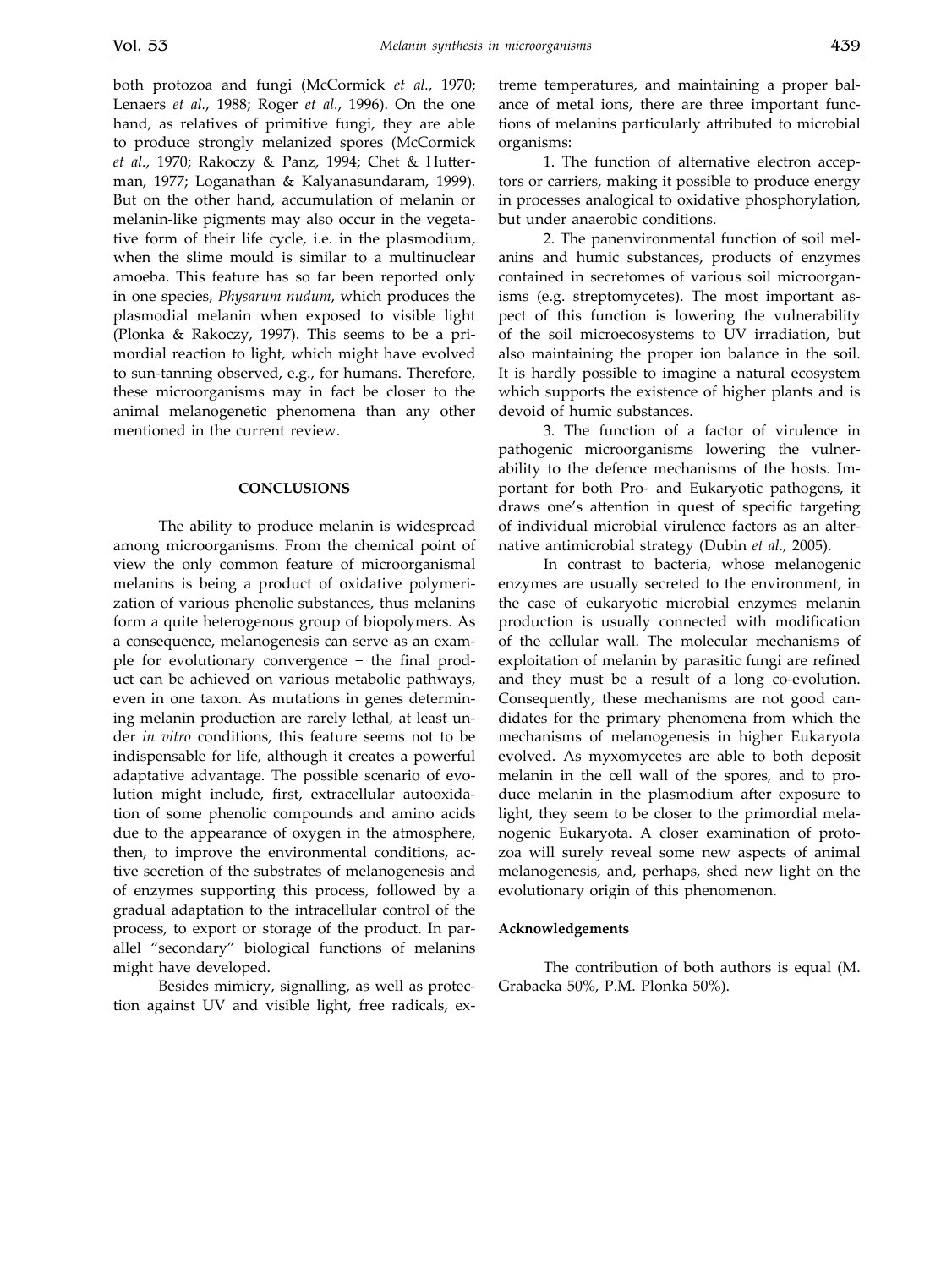## **REFERENCES**

Abu-Zant A, Santic M, Molmeret M, Jones S, Helbig JM, Abu Kwaik Y (2005) Incomplete activation of macrophage apoptosis during intracellular replication of *Legionella pneumophila*. *Infect Immun* **73:** 5339-5349. [MEDLINE](http://www.ncbi.nlm.nih.gov/entrez/query.fcgi?filters=&orig_db=PubMed&cmd=Search&term=Infect+Immun[jour]+AND+73[volume]+AND+5339[page])

Agodi A, Stefani S, Corsaro C, Campanile F, Gribaldo S, Sichel G (1996) Study of a melanic pigment of *Proteus mirabilis*. *Res Microbiol* **147:** 167-174. [MEDLINE](http://www.ncbi.nlm.nih.gov/entrez/query.fcgi?filters=&orig_db=PubMed&cmd=Search&term=Res+Microbiol[jour]+AND+147[volume]+AND+167[page])

Alexandre G, Zhulin IB (2000) Laccases are wide spread in bacteria. *Trends Biotechnol* **18:** 41-42. [MEDLINE](http://www.ncbi.nlm.nih.gov/entrez/query.fcgi?filters=&orig_db=PubMed&cmd=Search&term=Trends+Biotechnol[jour]+AND+18[volume]+AND+41[page])

Arramidis N, Kourounahis A, Hadjipetrou L, Senchuk V (1998) Anti-inflammatory and immunomodulating properties of grape melanin. Inhibitory effects on paw edema and adjuvant induced disease. *Arzneimittelforschung* **48:** 764-771. [MEDLINE](http://www.ncbi.nlm.nih.gov/entrez/query.fcgi?filters=&orig_db=PubMed&cmd=Search&term=Arzneimittelforschung[jour]+AND+48[volume]+AND+764[page])

Barluzzi R, Brozetti A, Mariucci G, Tantucci M, Neglia RG, Bistoni F, Blasi E (2000) Establishment of protective immunity against cerebral cryptococcosis by means of an avirulent non melanogenic *Cryptococcus neoformans* strain. *J Neuroimmunol* **109:** 75-86. [MEDLINE](http://www.ncbi.nlm.nih.gov/entrez/query.fcgi?filters=&orig_db=PubMed&cmd=Search&term=J+Neuroimmunol[jour]+AND+109[volume]+AND+75[page])

Bechinger C, Giebel KF, Schnell M, Leiderer P, Deising HB, Bastmeyer M (1999) Optical measurements of invasive forces exerted by appressorium of plant pathogenic fungi. *Science* **285:** 1896-1899 [MEDLINE](http://www.ncbi.nlm.nih.gov/entrez/query.fcgi?filters=&orig_db=PubMed&cmd=Search&term=Science[jour]+AND+285[volume]+AND+1896[page])

Bernan V, Filpula D, Herber W, Bibb M, Katz E (1985) The nucleotide sequence of the tyrosinase gene from *Streptomyces antibioticus* and characterization of the gene product. *Gene* **37:** 101-110. [MEDLINE](http://www.ncbi.nlm.nih.gov/entrez/query.fcgi?filters=&orig_db=PubMed&cmd=Search&term=Gene[jour]+AND+37[volume]+AND+101[page])

Berry JP, Reece KS, Rein KS, Baden DG, Haas LW, Ribeiro WL, Shields JD, Snyder RV, Vogelbein WK, Gawley RE (2002) Are *Pfiesteria* species toxicogenic? Evidence against production of ichthyotoxins by *Pfiesteria shumwayae*. *Proc Natl Acad Sci USA* **99:** 10970-10975. [MEDLINE](http://www.ncbi.nlm.nih.gov/entrez/query.fcgi?filters=&orig_db=PubMed&cmd=Search&term=Proc+Natl+Acad+Sci+USA[jour]+AND+99[volume]+AND+10970[page])

Burmester T, Scheller K (1996) Common origin of arthropod tyrosinase, arthropod hemocyanin, insect hexamerin and dipteran arylophorin receptor. *J Mol Evol* **42:** 713-728. [MEDLINE](http://www.ncbi.nlm.nih.gov/entrez/query.fcgi?filters=&orig_db=PubMed&cmd=Search&term=J+Mol+Evol[jour]+AND+42[volume]+AND+713[page])

Chen LY, Leu WM, Wang KT, Wu-Lee YH (1992) Copper transfer and activation of the *Streptomyces* apotyrosinase are mediated through a complex formation between apotyrosinase and its *trans*-activator MelC1. *J Biol Chem* **267:** 20100- 20107. [MEDLINE](http://www.ncbi.nlm.nih.gov/entrez/query.fcgi?filters=&orig_db=PubMed&cmd=Search&term=J+Biol+Chem[jour]+AND+267[volume]+AND+20100[page])

Chen LY, Chen MY, Leu WM, Tsai TY, Wu-Lee YH (1993) Mutational study of *Streptomyces* tyrosinase *trans*-activator MelC1. MelC1 is likely a chaperone for apotyrosinase. *J Biol Chem* **268:** 18710-18716. [MEDLINE](http://www.ncbi.nlm.nih.gov/entrez/query.fcgi?filters=&orig_db=PubMed&cmd=Search&term=J+Biol+Chem[jour]+AND+268[volume]+AND+18710[page])

Chet I, Hutterman A (1977) Melanin biosynthesis during differentiation of *Physarum polycephalum*. *Biochim Biophys Acta* **499:** 148-155. [MEDLINE](http://www.ncbi.nlm.nih.gov/entrez/query.fcgi?filters=&orig_db=PubMed&cmd=Search&term=Biochim+Biophys+Acta[jour]+AND+499[volume]+AND+148[page])

Chun J, McMaster J, Han Y, Schwartz A, Paskewitz SM (2000) Two-dimensional gel analysis of haemolymph proteins from plasmodium - melanizing and non-melanizing strains of *Anopheles gambiae*. *Insect Mol Biol* **9:** 39-45. [MEDLINE](http://www.ncbi.nlm.nih.gov/entrez/query.fcgi?filters=&orig_db=PubMed&cmd=Search&term=Insect+Mol+Biol[jour]+AND+9[volume]+AND+39[page])

Coates JD, Cole KA, Chakraborty R, O'Connor SM, Achenbank LA (2002) Diversity and ubiquity of bacteria capable of utilizing humic substances as electron donors for anaerobic respiration. *Appl Environ Microbiol* **68:** 2445-2452. [MEDLINE](http://www.ncbi.nlm.nih.gov/entrez/query.fcgi?filters=&orig_db=PubMed&cmd=Search&term=Appl+Environ+Microbiol[jour]+AND+68[volume]+AND+2445[page])

Coyne VE, Al-Harthi L (1992) Induction of melanin biosynthesis in *Vibrio cholerae*. *Appl Environ Microbiol* **58:** 2861- 2865. [MEDLINE](http://www.ncbi.nlm.nih.gov/entrez/query.fcgi?filters=&orig_db=PubMed&cmd=Search&term=Appl+Environ+Microbiol[jour]+AND+58[volume]+AND+2861[page])

Croxatto A, Chalker J, Lauritz J, Jass J, Hardman A, Williams P, Camara M, Milton DL (2002) VanT, a homologue of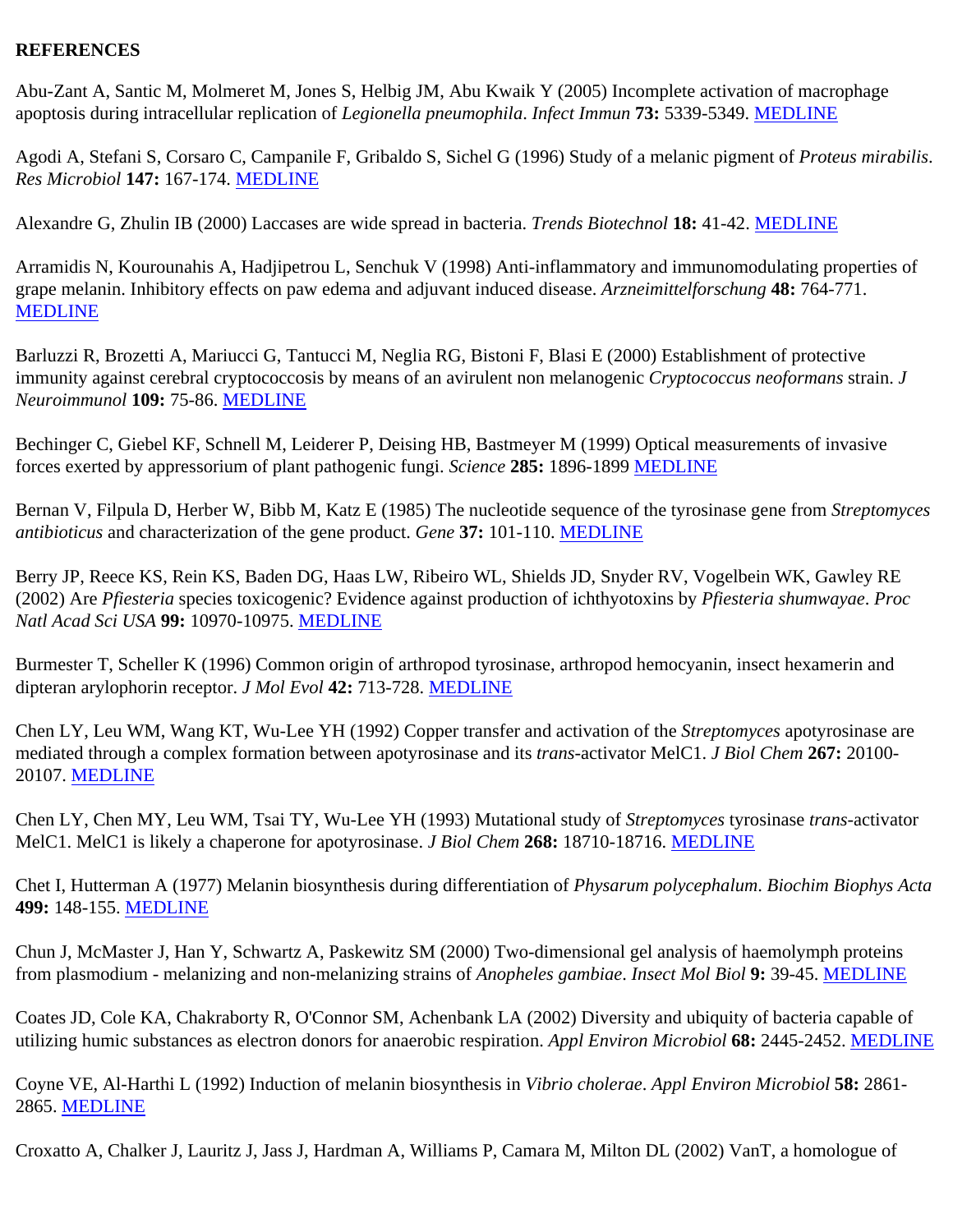*Vibrio harveyi* LuxR, regulates serine, metalloprotease, pigment and biofilm production in *Vibrio anguillarum*. *J Bacteriol* **184:** 1617-1629. [MEDLINE](http://www.ncbi.nlm.nih.gov/entrez/query.fcgi?filters=&orig_db=PubMed&cmd=Search&term=J+Bacteriol[jour]+AND+184[volume]+AND+1617[page])

Cui L, Luckhart S, Rosenberg R (2000) Molecular characterization of a prophenoloxidase cDNA from malaria mosquito *Anopheles stephensi*. *Insect Mol Biol* **9:** 127-137. [MEDLINE](http://www.ncbi.nlm.nih.gov/entrez/query.fcgi?filters=&orig_db=PubMed&cmd=Search&term=Insect+Mol+Biol[jour]+AND+9[volume]+AND+127[page])

Curie BP, Casadevall A (1994) Estimation of the prevalence of cryptococcal infection among HIV infected individuals in New York City. *Clin Infect Dis* **19:** 1029-1033. [MEDLINE](http://www.ncbi.nlm.nih.gov/entrez/query.fcgi?filters=&orig_db=PubMed&cmd=Search&term=Clin+Infect+Dis[jour]+AND+19[volume]+AND+1029[page])

de Jong JC, McCormark BJ, Smirnoff N, Talbot NJ (1997) Glycerol generates turgor in rice blast. *Nature* **389:** 244-245.

Decker H, Rimke T (1998) Tarantula hemocyanin shows phenoloxidase activity. *J Biol Chem* **273:** 25889-25892. [MEDLINE](http://www.ncbi.nlm.nih.gov/entrez/query.fcgi?filters=&orig_db=PubMed&cmd=Search&term=J+Biol+Chem[jour]+AND+273[volume]+AND+25889[page])

Decker H, Terwilliger N (2000) Cops and robbers: putative evolution of copper oxygen-binding proteins. *J Exp Biol* **203:** 1777-1782. [MEDLINE](http://www.ncbi.nlm.nih.gov/entrez/query.fcgi?filters=&orig_db=PubMed&cmd=Search&term=J+Exp+Biol[jour]+AND+203[volume]+AND+1777[page])

Decker H, Ryan M, Jaenicke E, Terwilliger N (2001) SDS-induced phenoloxidase activity of hemocyanins from *Limulus polyphemus*, *Eurypelma californicum* and *Cancer magister*. *J Biol Chem* **276:** 17796-17799. [MEDLINE](http://www.ncbi.nlm.nih.gov/entrez/query.fcgi?filters=&orig_db=PubMed&cmd=Search&term=J+Biol+Chem[jour]+AND+276[volume]+AND+17796[page])

Deising HB, Werner S, Wernitz M (2000) The role of fungal appressoria in plant infection. *Microbes Infect* **2:** 1631-1641. [MEDLINE](http://www.ncbi.nlm.nih.gov/entrez/query.fcgi?filters=&orig_db=PubMed&cmd=Search&term=Microbes+Infect[jour]+AND+2[volume]+AND+1631[page])

del Marmol V, Beermann F (1996) Tyrosinase and related proteins in mammalian pigmentation. *FEBS Lett* **381:** 165-168. [MEDLINE](http://www.ncbi.nlm.nih.gov/entrez/query.fcgi?filters=&orig_db=PubMed&cmd=Search&term=FEBS+Lett[jour]+AND+381[volume]+AND+165[page])

della Cioppa G, Garger SJ, Sverlow GG, Turpen TH, Grill LK (1990) Melanin production in *E. coli* from a cloned tyrosinase gene. *Biotechnology (NY)* **8:** 634-638. [MEDLINE](http://www.ncbi.nlm.nih.gov/entrez/query.fcgi?filters=&orig_db=PubMed&cmd=Search&term=Biotechnology+N+Y[jour]+AND+8[volume]+AND+634[page])

Doering TL, Nosanchuk JD, Roberts WK, Casadevall A (1999) Melanin as a potential cryptococcal defence against microbicidal proteins. *Med Mycol* **37:** 175-181. [MEDLINE](http://www.ncbi.nlm.nih.gov/entrez/query.fcgi?filters=&orig_db=PubMed&cmd=Search&term=Med+Mycol[jour]+AND+37[volume]+AND+175[page])

Dubin A, Mak P, Dubin G, Rzychon M, Stec-Niemczyk J, Wladyka B, Maziarka K, Chmiel D (2005) New generation of peptide antibiotics. *Acta Biochim Polon* **52:** 633-638. [MEDLINE](http://www.ncbi.nlm.nih.gov/entrez/query.fcgi?filters=&orig_db=PubMed&cmd=Search&term=Acta+Biochim+Polon[jour]+AND+52[volume]+AND+633[page])

Dursewitz G, Terwilliger NB (1997) Developmental changes in hemocyanin expression in the Dungeness crab *Cancer magister*. *J Biol Chem* **272:** 4347-4350. [MEDLINE](http://www.ncbi.nlm.nih.gov/entrez/query.fcgi?filters=&orig_db=PubMed&cmd=Search&term=J+Biol+Chem[jour]+AND+272[volume]+AND+4347[page])

Espin JC, Jolivet S, Wichers HJ (1999) Kinetic study of the oxidation of γ-L-glutaminyl-4-hydroxybenzene catalyzed by mushroom (*Agaricus bisporus*) tyrosinase. *J Agric Food Chem* **47:** 3495-3502. [MEDLINE](http://www.ncbi.nlm.nih.gov/entrez/query.fcgi?filters=&orig_db=PubMed&cmd=Search&term=J+Agric+Food+Chem[jour]+AND+47[volume]+AND+3495[page])

Fujimoto K, Okino N, Kawabata S-I, Iwanaga S, Ohnishi E (1995) Nucleotide sequence of the cDNA encoding the proenzyme of phenol oxidase A1 of *Drosophila melanogaster*. *Proc Natl Acad Sci USA* **92:** 7769-7773. [MEDLINE](http://www.ncbi.nlm.nih.gov/entrez/query.fcgi?filters=&orig_db=PubMed&cmd=Search&term=Proc+Natl+Acad+Sci+USA[jour]+AND+92[volume]+AND+7769[page])

Funa N, Ohnishi Y, Fuji I, Shibuya M, Ebizuka Y, Horinouchi S (1999) A new pathway for polyketide synthesis in microorganisms. *Nature* **400:** 897-899. [MEDLINE](http://www.ncbi.nlm.nih.gov/entrez/query.fcgi?filters=&orig_db=PubMed&cmd=Search&term=Nature[jour]+AND+400[volume]+AND+897[page])

Fuqua WC, Weiner RM (1993) The *melA* gene is essential for melanin biosynthesis in the marine bacterium *Shewanella colwelliana*. *J Gen Microbiol* **139:** 1105-1114. [MEDLINE](http://www.ncbi.nlm.nih.gov/entrez/query.fcgi?filters=&orig_db=PubMed&cmd=Search&term=J+Gen+Microbiol[jour]+AND+139[volume]+AND+1105[page])

Fuqua CW, Coyne VE, Stein DC, Liu CM, Weiner RM (1991) Characterization of *melA:* a gene encoding melanin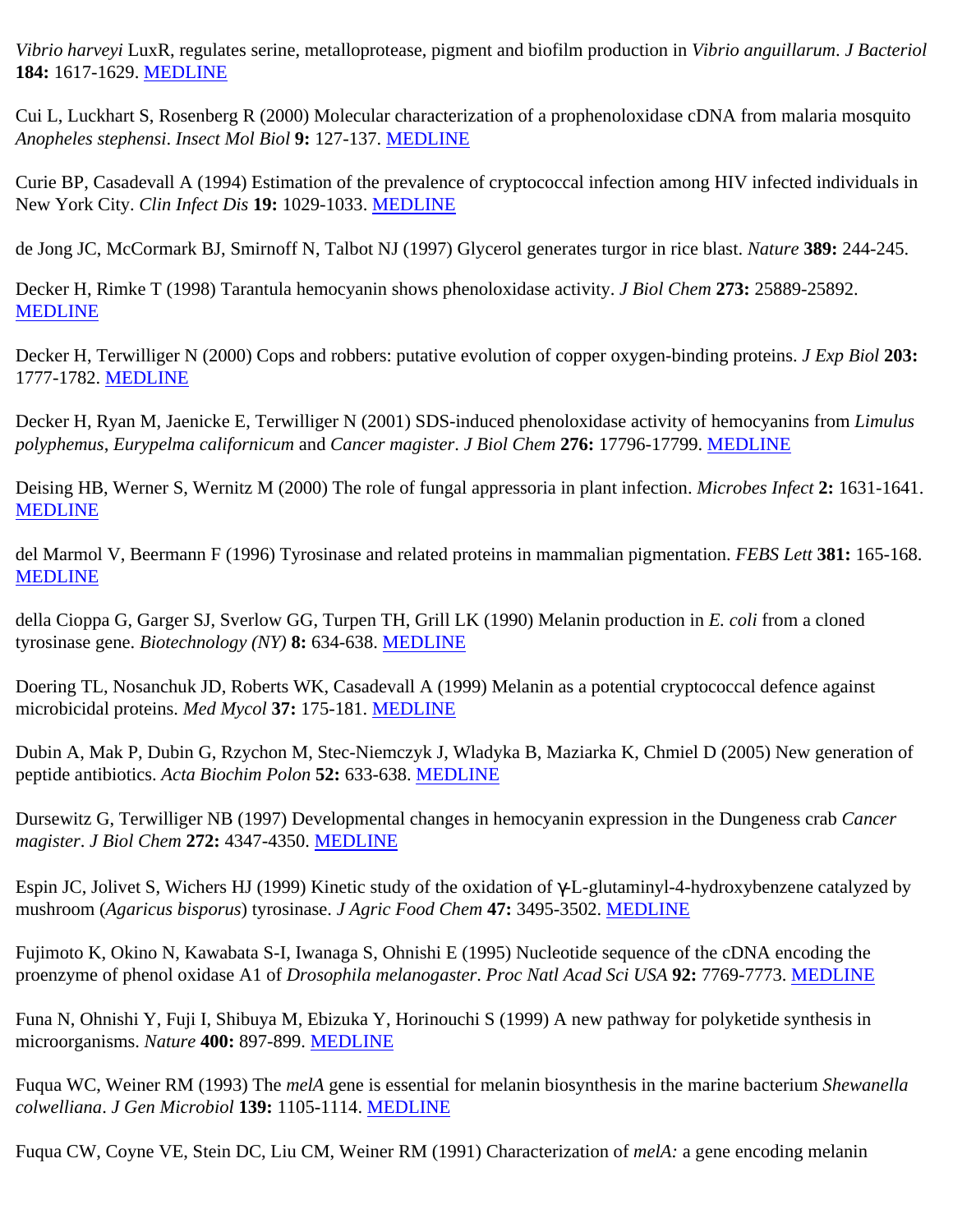biosynthesis from the marine bacterium *Shewanella colwelliana*. *Gene* **109:** 131-136. [MEDLINE](http://www.ncbi.nlm.nih.gov/entrez/query.fcgi?filters=&orig_db=PubMed&cmd=Search&term=Gene[jour]+AND+109[volume]+AND+131[page])

Garcia-Rivera J, Casadevall A (2001) Melanization of *Cryptococcus neoformans* reduces its susceptibility to the antimicrobial effects of silver nitrate. *Med Mycol* **39:** 353-357. [MEDLINE](http://www.ncbi.nlm.nih.gov/entrez/query.fcgi?filters=&orig_db=PubMed&cmd=Search&term=Med+Mycol[jour]+AND+39[volume]+AND+353[page])

Gibello A, Ferrer E, Sanz J, Martin M (1995) Polymer production by *Klebsiella pneumoniae* 4-hydroxyphenylacetic acid hydroxylase genes cloned in *Escherichia coli*. *Appl Environ Microbiol* **61:** 4167-4171. [MEDLINE](http://www.ncbi.nlm.nih.gov/entrez/query.fcgi?filters=&orig_db=PubMed&cmd=Search&term=Appl+Environ+Microbiol[jour]+AND+61[volume]+AND+4167[page])

Gibello A, Suarez M, Allende JL, Martin M (1997) Molecular cloning and analysis of the genes encoding the 4 hydroxylphenylacetate hydroxylase from *Klebsiella pneumoniae*. *Arch Microbiol* **167:** 160-166. [MEDLINE](http://www.ncbi.nlm.nih.gov/entrez/query.fcgi?filters=&orig_db=PubMed&cmd=Search&term=Arch+Microbiol[jour]+AND+167[volume]+AND+160[page])

Gomez BL, Nosanchuk JD, Diez S, Youngchim S, Aisen P, Cano LE, Restrepo A, Casadevall A, Hamilton A (2001) Detection of melanin-like pigments in the dimorphic fungal pathogen *Paracoccicioides brasiliensis in vitro* and during infection. *Infect Immun* **69:** 5760-5767. [MEDLINE](http://www.ncbi.nlm.nih.gov/entrez/query.fcgi?filters=&orig_db=PubMed&cmd=Search&term=Infect+Immun[jour]+AND+69[volume]+AND+5760[page])

Halaban R (2002) Pigmentation in melanomas: changes manifesting underlying oncogenic and metabolic activities. *Oncol Res* **13:** 3-8. [MEDLINE](http://www.ncbi.nlm.nih.gov/entrez/query.fcgi?filters=&orig_db=PubMed&cmd=Search&term=Oncol+Res[jour]+AND+13[volume]+AND+3[page])

Hawkins FK, Johnston AW (1988) Transcription of a *Rhizobium leguminosarum* biovar *phaseoli* gene needed for melanin synthesis is activated by *nifA* of *Rhizobium* and *Klebsiella pneumoniae*. *Mol Microbiol* **2:** 331-337. [MEDLINE](http://www.ncbi.nlm.nih.gov/entrez/query.fcgi?filters=&orig_db=PubMed&cmd=Search&term=Mol+Microbiol[jour]+AND+2[volume]+AND+331[page])

Howard RJ, Valent B (1996) Breaking and entering: host penetration by the fungal rice blast pathogen *Magnaporthe grisea*. *Annu Rev Microbiol* **50:** 491-512. [MEDLINE](http://www.ncbi.nlm.nih.gov/entrez/query.fcgi?filters=&orig_db=PubMed&cmd=Search&term=Annu+Rev+Microbiol[jour]+AND+50[volume]+AND+491[page])

Howard RJ, Ferrari MA, Roach DH, Money NP (1991) Penetration of hard substrates by a fungus employing enormous turgor pressures. *Proc Natl Acad Sci USA* **88:** 11281-11284. [MEDLINE](http://www.ncbi.nlm.nih.gov/entrez/query.fcgi?filters=&orig_db=PubMed&cmd=Search&term=Proc+Natl+Acad+Sci+USA[jour]+AND+88[volume]+AND+11281[page])

Huffnagle GB, Chen GH, Curtis JL, McDonald RA, Strieter RM, Toews GB (1995) Down-regulation of the afferent phase of T cell-mediated pulmonary inflammation and immunity by a high melanin-producing strain of *Cryptococcus neoformans*. *J Immunol* **155:** 3507-3516. [MEDLINE](http://www.ncbi.nlm.nih.gov/entrez/query.fcgi?filters=&orig_db=PubMed&cmd=Search&term=J+Immunol[jour]+AND+155[volume]+AND+3507[page])

Hutchinson CR (2003) Polyketide and non-ribosomal peptide synthase: falling together by coming apart. *Proc Natl Acad Sci USA* **100:** 3010-3012. [MEDLINE](http://www.ncbi.nlm.nih.gov/entrez/query.fcgi?filters=&orig_db=PubMed&cmd=Search&term=Proc+Natl+Acad+Sci+USA[jour]+AND+100[volume]+AND+3010[page])

Hynes MF, Krucksch K, Priefer U (1988) Melanin production encoded by a cryptic plasmid in a *Rhizobium leguminosarum* strain. *Arch Microbiol* **150:** 326-332.

Ikeda R, Sugita T, Jacobson ES, Shinoda T (2003) Effects of melanin upon susceptibility of *Cryptococcus* to antifungals. *Microbiol Immunol* **47:** 271-277. [MEDLINE](http://www.ncbi.nlm.nih.gov/entrez/query.fcgi?filters=&orig_db=PubMed&cmd=Search&term=Microbiol+Immunol[jour]+AND+47[volume]+AND+271[page])

Immesberger A, Burmester T (2004) Putative phenoloxidases in the tunicate *Ciona intestinalis* and the origin of the arthropod hemocyanin superfamily. *J Comp Physiol B* **174:** 169-180. [MEDLINE](http://www.ncbi.nlm.nih.gov/entrez/query.fcgi?filters=&orig_db=PubMed&cmd=Search&term=J+Comp+Physiol+B[jour]+AND+174[volume]+AND+169[page])

Ishihara Y, Oka M, Tsunakawa M, Tomita K, Hatori M, Yamamoto H, Kamei H, Miyaki T, Konishi M, Oki T (1991) Melanostatin, a new melanin synthesis inhibitor. Production, isolation, chemical properties, structure and biological activity. *J Antibiot (Tokyo)* **44:** 25-32. [MEDLINE](http://www.ncbi.nlm.nih.gov/entrez/query.fcgi?filters=&orig_db=PubMed&cmd=Search&term=J+Antibiot+Tokyo[jour]+AND+44[volume]+AND+25[page])

Ivins BE, Holmes RK (1980) Isolation and characterization of melanin-producing (*mel*) mutants of *Vibrio cholerae*. *Infect Immun* **27:** 721-729. [MEDLINE](http://www.ncbi.nlm.nih.gov/entrez/query.fcgi?filters=&orig_db=PubMed&cmd=Search&term=Infect+Immun[jour]+AND+27[volume]+AND+721[page])

Ivins BE, Holmes RK (1981) Factors affecting phaeomelanin production by a melanin-producing (*mel*) mutant of *Vibrio*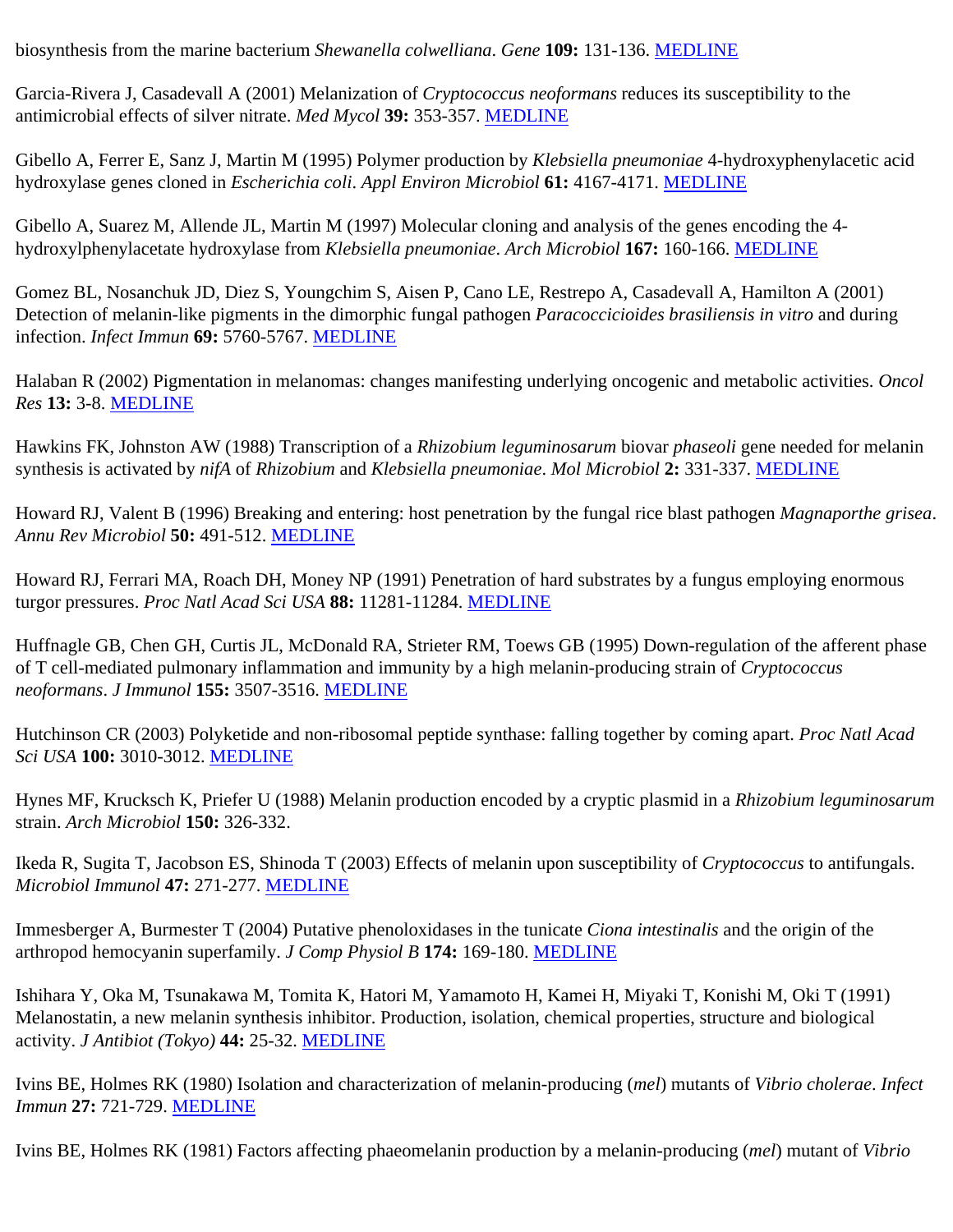*cholerae*. *Infect Immun* **34:** 895-899. [MEDLINE](http://www.ncbi.nlm.nih.gov/entrez/query.fcgi?filters=&orig_db=PubMed&cmd=Search&term=Infect+Immun[jour]+AND+34[volume]+AND+895[page])

Jacobson ES (2000) Pathogenic roles for fungal melanins. *Clin Microbiol Rev* **13:** 708-717. [MEDLINE](http://www.ncbi.nlm.nih.gov/entrez/query.fcgi?filters=&orig_db=PubMed&cmd=Search&term=Clin+Microbiol+Rev[jour]+AND+13[volume]+AND+708[page])

Jacobson ES, Hove E, Emery HS (1995) Antioxidant function of melanin in black fungi. *Infect Immun* **63:** 4944-4945. [MEDLINE](http://www.ncbi.nlm.nih.gov/entrez/query.fcgi?filters=&orig_db=PubMed&cmd=Search&term=Infect+Immun[jour]+AND+63[volume]+AND+4944[page])

Kaney AR, Knox GW (1980) Production of melanin precursors by a mutant of *Tetrahymena thermophila*. *J Protozool* **27:** 339-341. [MEDLINE](http://www.ncbi.nlm.nih.gov/entrez/query.fcgi?filters=&orig_db=PubMed&cmd=Search&term=J+Protozool[jour]+AND+27[volume]+AND+339[page])

Katz E, Betancourt A (1988) Induction of tyrosinase by l-methionine in S*treptomyces antibioticus*. *Can J Microbiol* **34:** 1297-1303. [MEDLINE](http://www.ncbi.nlm.nih.gov/entrez/query.fcgi?filters=&orig_db=PubMed&cmd=Search&term=Can+J+Microbiol[jour]+AND+34[volume]+AND+1297[page])

Katz E, Thompson CJ, Hopwood DA (1983) Cloning and expression of the tyrosinase gene from *Streptomyces antibioticus* in *Streptomyces lividans*. *J Gen Microbiol* **129:** 2703-2714. [MEDLINE](http://www.ncbi.nlm.nih.gov/entrez/query.fcgi?filters=&orig_db=PubMed&cmd=Search&term=J+Gen+Microbiol[jour]+AND+129[volume]+AND+2703[page])

Kawabata T, Yasuhara Y, Ochiai M, Matsuura S, Ashida M (1995) Molecular cloning of insect pro-phenol oxidase: a copper containing protein homologous to arthropod hemocyanin. *Proc Natl Acad Sci USA* **92:** 7774-7778. [MEDLINE](http://www.ncbi.nlm.nih.gov/entrez/query.fcgi?filters=&orig_db=PubMed&cmd=Search&term=Proc+Natl+Acad+Sci+USA[jour]+AND+92[volume]+AND+7774[page])

Kobayashi T, Vieira WD, Potterf B, Sakai C, Imokawa G, Hearing VJ (1995) Modulation of melanogenic protein expression during the switch from eu- to pheomelanogenesis. *J Cell Sci* **108:** 2301-2309. [MEDLINE](http://www.ncbi.nlm.nih.gov/entrez/query.fcgi?filters=&orig_db=PubMed&cmd=Search&term=J+Cell+Sci[jour]+AND+108[volume]+AND+2301[page])

Komiyama K, Takamatsu S, Takahashi Y, Shinose M, Hayashi M, Tanaka H, Iwai Y, Omura S, Imokawa G (1993) New inhibitors of melanogenesis, OH-3984 K1 and K2. I. Taxonomy, fermentation, isolation and biological characteristics. *J Antibiot (Tokyo)* **46:** 1520-1525. [MEDLINE](http://www.ncbi.nlm.nih.gov/entrez/query.fcgi?filters=&orig_db=PubMed&cmd=Search&term=J+Antibiot+Tokyo[jour]+AND+46[volume]+AND+1520[page])

Korytowski W, Kalyanamaran B, Menon IA, Sarna T, Sealy RC (1986) Reaction of superoxide anions with melanins: electron spin resonance and spin trapping studies. *Biochim Biophys Acta* **882:** 145-153. [MEDLINE](http://www.ncbi.nlm.nih.gov/entrez/query.fcgi?filters=&orig_db=PubMed&cmd=Search&term=Biochim+Biophys+Acta[jour]+AND+882[volume]+AND+145[page])

Kotob S, Coon SI, Quintero EJ, Weiner RM (1995) Homogentisic acid is the primary precursor of melanin synthesis in *Vibrio cholerae*, a *Hyphomonas* strain and *Shewanella colwelliana*. *Appl Environ Microbiol* **61:** 1620-1621. [MEDLINE](http://www.ncbi.nlm.nih.gov/entrez/query.fcgi?filters=&orig_db=PubMed&cmd=Search&term=Appl+Environ+Microbiol[jour]+AND+61[volume]+AND+1620[page])

Kroken S, Glass LN, Taylor JW, Yoder DC, Turgeon BG (2003) Phylogenetic analysis of the type I polyketide synthase genes in pathogenic and saprobic ascomycetes. *Proc Natl Acad Sci USA* **100:** 15670-15675. [MEDLINE](http://www.ncbi.nlm.nih.gov/entrez/query.fcgi?filters=&orig_db=PubMed&cmd=Search&term=Proc+Natl+Acad+Sci+USA[jour]+AND+100[volume]+AND+15670[page])

Kumar S, Christophides GK, Cantera R, Charles B, Han YS, Meister S, Dimopoulos G, Kafatos FC, Barillas-Mury C (2003) The role of reactive oxygen species on *Plasmodium* melanotic encapsulation in *Anopheles gambiae*. *Proc Natl Acad Sci USA* **100:** 14139-14144. [MEDLINE](http://www.ncbi.nlm.nih.gov/entrez/query.fcgi?filters=&orig_db=PubMed&cmd=Search&term=Proc+Natl+Acad+Sci+USA[jour]+AND+100[volume]+AND+14139[page])

Langfelder K, Streibel M, Jahn B, Haase G, Brakhage AA (2003) Biosynthesis of fungal melanins and their importance for human pathogenic fungi. *Fungal Genet Biol* **38:** 143-158. [MEDLINE](http://www.ncbi.nlm.nih.gov/entrez/query.fcgi?filters=&orig_db=PubMed&cmd=Search&term=Fungal+Genet+Biol[jour]+AND+38[volume]+AND+143[page])

Latunde-Dada AO (2001) Colletotrichum: tales of forcible entry, stealth, transient confinement and break out. *Mol Plant Pathol* **2:** 187-198.

Lee CH, Chung MC, Lee HJ, Bae KS, Kho YH (1997) MR566A and MR566B, new melanin synthesis inhibitors produced by *Trichoderma harzianum*. I. Taxonomy, fermentation, isolation and biological activities. *J Antibiot (Tokyo)* **50:** 469-473. [MEDLINE](http://www.ncbi.nlm.nih.gov/entrez/query.fcgi?filters=&orig_db=PubMed&cmd=Search&term=J+Antibiot+Tokyo[jour]+AND+50[volume]+AND+469[page])

Lenaers G, Nielsen H, Engberg J, Herzog M (1988) The secondary structure of large subunit rRNA divergent domains, a marker for protist evolution. *Biosystems* **21:** 215-222. [MEDLINE](http://www.ncbi.nlm.nih.gov/entrez/query.fcgi?filters=&orig_db=PubMed&cmd=Search&term=Biosystems[jour]+AND+21[volume]+AND+215[page])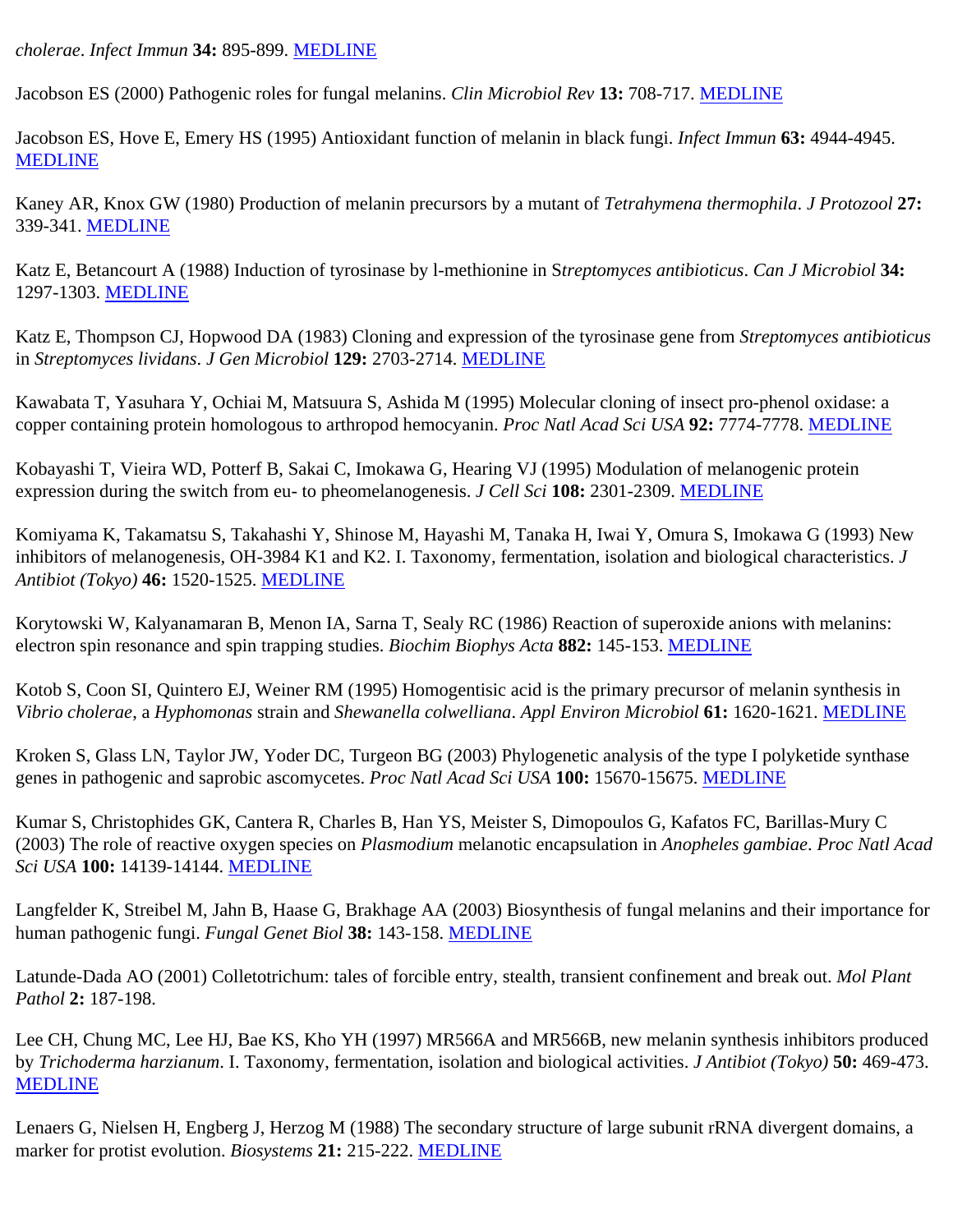Leonowicz A, Cho N-S, Luterek J, Wilkolazka A, Wojtas-Wasilewska M, Matuszewska A, Hofrichter M, Wesenberg D, Rogalski J (2001) Fungal laccase: properties and activity on lignin. *J Basic Microbiol* **41:** 185-227. [MEDLINE](http://www.ncbi.nlm.nih.gov/entrez/query.fcgi?filters=&orig_db=PubMed&cmd=Search&term=J+Basic+Microbiol[jour]+AND+41[volume]+AND+185[page])

Lerch K (1983) Primary structure of tyrosinase from *Neurospora crassa*. *J Biol Chem* **257:** 6414-6419. [MEDLINE](http://www.ncbi.nlm.nih.gov/entrez/query.fcgi?filters=&orig_db=PubMed&cmd=Search&term=J+Biol+Chem[jour]+AND+257[volume]+AND+6414[page])

Lerch K (1988) Protein and active-site structure of tyrosinase. In *Advances in Pigment Cell Research* (Bangara JT, ed) pp 85-98, Alan R Liss, New York.

Leu WM, Chen LY, Liaw LL, Lee YH (1992) Secretion of the *Streptomyces* tyrosinase is mediated through its *trans*activator protein MelC1. *J Biol Chem* **267:** 20108-20113. [MEDLINE](http://www.ncbi.nlm.nih.gov/entrez/query.fcgi?filters=&orig_db=PubMed&cmd=Search&term=J+Biol+Chem[jour]+AND+267[volume]+AND+20108[page])

Lieb B, Altenheim B, Markl J, Vincent A, van Olden E, van Holde KE, Miller KI (2001) Structures of two molluscan hemocyanin genes: significance for gene evolution. *Proc Natl Acad Sci USA* **98:** 4546-4551. [MEDLINE](http://www.ncbi.nlm.nih.gov/entrez/query.fcgi?filters=&orig_db=PubMed&cmd=Search&term=Proc+Natl+Acad+Sci+USA[jour]+AND+98[volume]+AND+4546[page])

Liu L, Wakamatsu K, Ito S, Williamson PR (1999) Catecholamine oxidative products, but not melanin, are produced by *Cryptococcus neoformans* during neuropathogenesis. *Infect Immun* **67:** 108-112. [MEDLINE](http://www.ncbi.nlm.nih.gov/entrez/query.fcgi?filters=&orig_db=PubMed&cmd=Search&term=Infect+Immun[jour]+AND+67[volume]+AND+108[page])

Loganathan P, Kalyanasundaram I (1999) The melanin of the myxomycete *Stemonitis herbatica*. *Acta Protozool* **38:** 97- 103.

Lopez-Serrano D, Sanchez-Amat A, Solano F (2002) Cloning and molecular characterization of a SDS activated tyrosinase from *Marinomonas mediterranea*. *Pigment Cell Res* **15:** 104-111. [MEDLINE](http://www.ncbi.nlm.nih.gov/entrez/query.fcgi?filters=&orig_db=PubMed&cmd=Search&term=Pigment+Cell+Res[jour]+AND+15[volume]+AND+104[page])

Lopez-Serrano D, Solano F, Sanchez-Amat A (2004) Identification of an operon involved in tyrosinase activity and melanin synthesis in *Marinomonas mediterranea*. *Gene* **342:** 179-187. [MEDLINE](http://www.ncbi.nlm.nih.gov/entrez/query.fcgi?filters=&orig_db=PubMed&cmd=Search&term=Gene[jour]+AND+342[volume]+AND+179[page])

Lucas-Elio P, Solano F, Sanchez-Amat A (2002) Regulation of polyphenol oxidase activities and melanin synthesis in *Marinomonas mediterranea:* identification of *ppoS*, a gene encoding a sensor histidine kinase. *Microbiology* **148:** 2457- 2466. [MEDLINE](http://www.ncbi.nlm.nih.gov/entrez/query.fcgi?filters=&orig_db=PubMed&cmd=Search&term=Microbiology[jour]+AND+148[volume]+AND+2457[page])

Marmaras VJ, Charalambidis ND, Zervas CG (1996) Immune response in insects: the role of phenoloxidase in defense reactions in relation to melanization and sclerotization. *Arch Insect Biochem Physiol* **31:** 119-133. [MEDLINE](http://www.ncbi.nlm.nih.gov/entrez/query.fcgi?filters=&orig_db=PubMed&cmd=Search&term=Arch+Insect+Biochem+Physiol[jour]+AND+31[volume]+AND+119[page])

Martin Gonzalez A, Benitez L, Soto T, Rodriguez de Lecea J, Gutierez JV (1997) A rapid bioassay to detect mycotoxins using a melanin precursor overproducer mutant of the ciliate *Tetrahymena thermophila*. *Cell Biol Int* **21:** 213-216. [MEDLINE](http://www.ncbi.nlm.nih.gov/entrez/query.fcgi?filters=&orig_db=PubMed&cmd=Search&term=Cell+Biol+Int[jour]+AND+21[volume]+AND+213[page])

McCormick JJ, Blomquist JC, Rusch HP (1970) Isolation and characterization of a galactosamine wall from spores and spherules of *Physarum polycephalum*. *J Bacteriol* **104:** 1119-1125. [MEDLINE](http://www.ncbi.nlm.nih.gov/entrez/query.fcgi?filters=&orig_db=PubMed&cmd=Search&term=J+Bacteriol[jour]+AND+104[volume]+AND+1119[page])

McGinness J, Corry P, Proctor P (1974) Amorphous semiconductor switching in melanins. *Science* **183:** 853-855. [MEDLINE](http://www.ncbi.nlm.nih.gov/entrez/query.fcgi?filters=&orig_db=PubMed&cmd=Search&term=Science[jour]+AND+183[volume]+AND+853[page])

Menon IA, Persad SD, Haberman HF, Basu PK, Norfray JF, Felix CC, Kalyanamaran B (1991) Characterization of the pigment from homogentisic acid and urine and tissue from alkaptonuria patients. *Biochem Cell Biol* **69:** 269-273. [MEDLINE](http://www.ncbi.nlm.nih.gov/entrez/query.fcgi?filters=&orig_db=PubMed&cmd=Search&term=Biochem+Cell+Biol[jour]+AND+69[volume]+AND+269[page])

Menter JM, Willis I (1997) Electron transfer and photoprotective properties of melanins in solution. *Pigment Cell Res* **10:** 214-217. [MEDLINE](http://www.ncbi.nlm.nih.gov/entrez/query.fcgi?filters=&orig_db=PubMed&cmd=Search&term=Pigment+Cell+Res[jour]+AND+10[volume]+AND+214[page])

Messerschmidt A, Huber R (1990) The blue oxidases, ascorbate oxidase, laccase and ceruloplasmin. Modelling and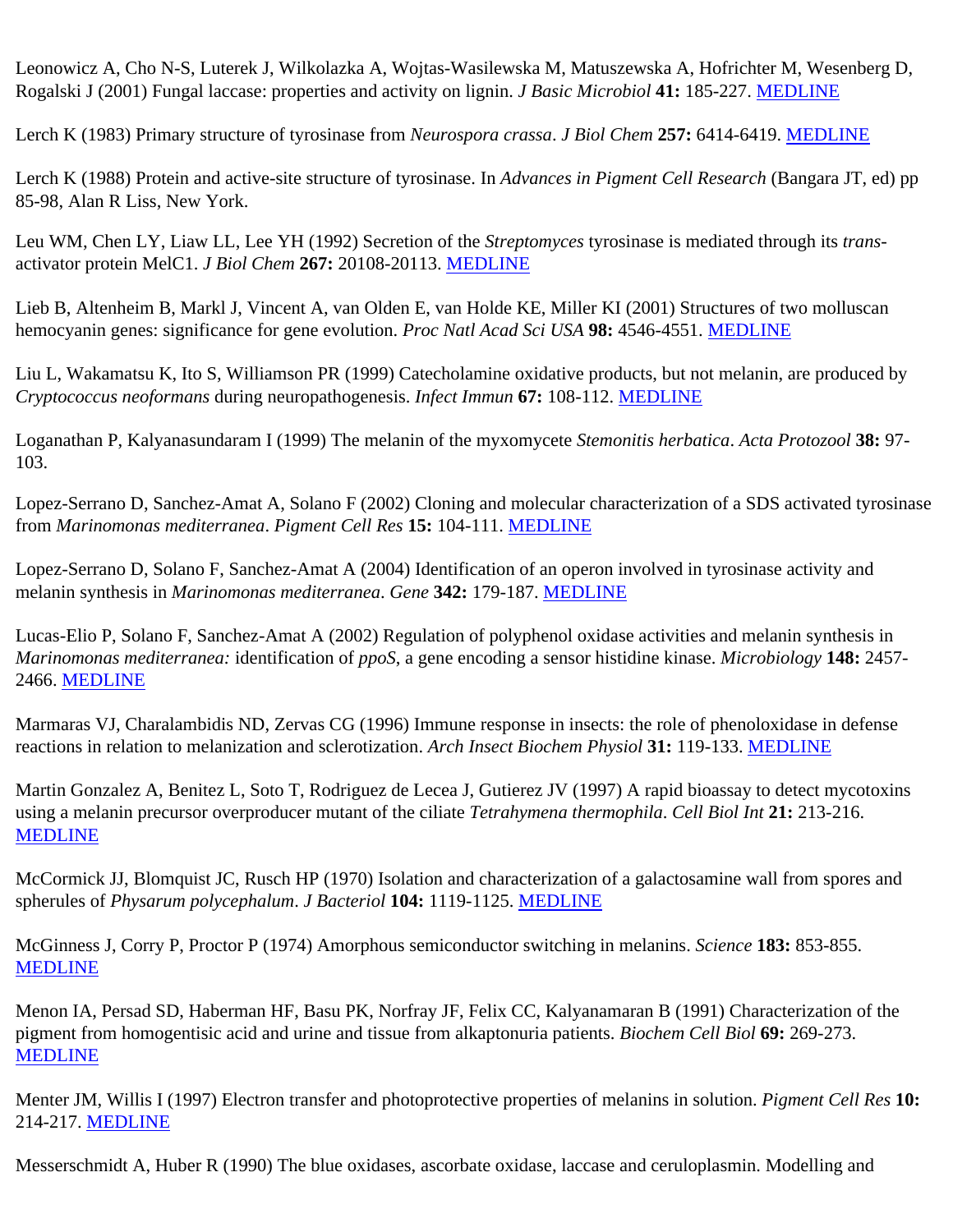structural relationships. *Eur J Biochem* **187:** 341-352. [MEDLINE](http://www.ncbi.nlm.nih.gov/entrez/query.fcgi?filters=&orig_db=PubMed&cmd=Search&term=Eur+J+Biochem[jour]+AND+187[volume]+AND+341[page])

Mitchell TG, Perfect JR (1995) Cryptococcus in the era of AIDS - 100 years after the discovery of *Cryptococcus neoformans*. *Clin Microbiol Rev* **8:** 515-548. [MEDLINE](http://www.ncbi.nlm.nih.gov/entrez/query.fcgi?filters=&orig_db=PubMed&cmd=Search&term=Clin+Microbiol+Rev[jour]+AND+8[volume]+AND+515[page])

Mohagheghpour N, Waleh N, Garger SJ, Dousman L, Grill LK, Tuse D (2000) Synthetic melanin supresses production of proinflammatory cytokines. *Cell Immunol* **199:** 25-36. [MEDLINE](http://www.ncbi.nlm.nih.gov/entrez/query.fcgi?filters=&orig_db=PubMed&cmd=Search&term=Cell+Immunol[jour]+AND+199[volume]+AND+25[page])

Money NP (1999) Fungus punches its way in. *Nature* **401:** 332-333. [MEDLINE](http://www.ncbi.nlm.nih.gov/entrez/query.fcgi?filters=&orig_db=PubMed&cmd=Search&term=Nature[jour]+AND+401[volume]+AND+332[page])

Mylonakis E, Ausubel FM, Perfect JR, Heitman J, Calderwood SB (2002) Killing of *Caenorhabditis elegans* by *Cryptococcus neoformans* as a model of yeast pathogenesis. *Proc Natl Acad Sci USA* **99:** 15675-15680. [MEDLINE](http://www.ncbi.nlm.nih.gov/entrez/query.fcgi?filters=&orig_db=PubMed&cmd=Search&term=Proc+Natl+Acad+Sci+USA[jour]+AND+99[volume]+AND+15675[page])

Nappi A, Ottaviani E (2000) Cytotoxicity and cytotoxic molecules in invertebrates. *BioEssays* **22:** 469-480. [MEDLINE](http://www.ncbi.nlm.nih.gov/entrez/query.fcgi?filters=&orig_db=PubMed&cmd=Search&term=BioEssays[jour]+AND+22[volume]+AND+469[page])

Nasr B, Abdellatif G, Canizares P, Suez C, Lobato J, Rodrigo MA (2005) Electrochemical oxidation of hydroquinone, resorcinol and catechol on boron-doped diamond anodes. *Environ Sci Technol* **39:** 7234-7239. [MEDLINE](http://www.ncbi.nlm.nih.gov/entrez/query.fcgi?filters=&orig_db=PubMed&cmd=Search&term=Environ+Sci+Technol[jour]+AND+39[volume]+AND+7234[page])

Nordlund JJ, Boissy RE, Hearing VJ, King RA, Ortonne J-P (1998) *The Pigmentary System. Physiology and Patophysiology,* Oxford University Press, Oxford-New York.

Nosanchuk JD, Casadevall A (1997) Cellular charge of *Cryptococcus neoformans:* contributions from the capsular polysaccharide, melanin and monoclonal antibody binding. *Infect Immun* **65:** 1836-1841. [MEDLINE](http://www.ncbi.nlm.nih.gov/entrez/query.fcgi?filters=&orig_db=PubMed&cmd=Search&term=Infect+Immun[jour]+AND+65[volume]+AND+1836[page])

Nosanchuk JD, Rosas AL, Casadevall A (1998) The antibody response to fungal melanin in mice. *J Immunol* **160:** 6026- 6031. [MEDLINE](http://www.ncbi.nlm.nih.gov/entrez/query.fcgi?filters=&orig_db=PubMed&cmd=Search&term=J+Immunol[jour]+AND+160[volume]+AND+6026[page])

Nybakken L, Solhaug KA, Bilger W, Gauslaa Y (2004) The lichens *Xanthoria elegans* and *Cetraria islandica* maintain a high protection against UV-B radiation in Arctic habitats. *Oecologia* **140:** 211-216. [MEDLINE](http://www.ncbi.nlm.nih.gov/entrez/query.fcgi?filters=&orig_db=PubMed&cmd=Search&term=Oecologia[jour]+AND+140[volume]+AND+211[page])

Paget MS, Hintermann G, Smith CP (1994) Construction and application of streptomycete promoter probe vectors which employ the *Streptomyces glaucescens* tyrosinase-encoding gene as a reporter. *Gene* **146:** 105-110. [MEDLINE](http://www.ncbi.nlm.nih.gov/entrez/query.fcgi?filters=&orig_db=PubMed&cmd=Search&term=Gene[jour]+AND+146[volume]+AND+105[page])

Phornphutkul C, Introne WJ, Perry MB, Bernardini I, Murphey MD, Fitzpatrick DL, Anderson PD, Huizing M, Anikster Y, Gerber LH, Gahl W (2002) Natural history of alkaptonuria. *N Engl J Med* **347:** 2111-2121. [MEDLINE](http://www.ncbi.nlm.nih.gov/entrez/query.fcgi?filters=&orig_db=PubMed&cmd=Search&term=N+Engl+J+Med[jour]+AND+347[volume]+AND+2111[page])

Pilas B, Sarna T, Kalyanamaran B, Swartz HM (1988) The effect of melanin on iron associated decomposition of hydrogen peroxide. *Free Radic Biol Med* **4:** 285-293. [MEDLINE](http://www.ncbi.nlm.nih.gov/entrez/query.fcgi?filters=&orig_db=PubMed&cmd=Search&term=Free+Radic+Biol+Med[jour]+AND+4[volume]+AND+285[page])

Plonka PM, Michalczyk D, Popik M, Handjiski B, Slominski A, Paus R (2005) Splenic eumelanin differs from hair eumelanin in C57BL/6 mice. *Acta Biochim Polon* **52:** 433-441. [MEDLINE](http://www.ncbi.nlm.nih.gov/entrez/query.fcgi?filters=&orig_db=PubMed&cmd=Search&term=Acta+Biochim+Polon[jour]+AND+52[volume]+AND+433[page])

Plonka PM, Rakoczy L (1997) The electron paramagnetic resonance signals of the acellular slime mould *Physarum nudum* plasmodia irradiated with white light. *Curr Top Biophys* **21:** 83-86.

Prabhakaran K, Harris EB (1985) A possible role for *o*-diphenoloxidase in *Mycobacterium leprae*. *Experientia* **41:** 1571- 1572. [MEDLINE](http://www.ncbi.nlm.nih.gov/entrez/query.fcgi?filters=&orig_db=PubMed&cmd=Search&term=Experientia[jour]+AND+41[volume]+AND+1571[page])

Prabhakaran K, Harris EB, Kirchheimer W (1977) Confirmation of the spot test for the identification of *Mycobacterium leprae* and occurence of tissue inhibitors of DOPA oxidation. *Lepr Rev* **48:** 49-52.

Rakoczy L, Panz T (1994) Melanin revealed in spores of the true slime moulds using the electron spin resonance method.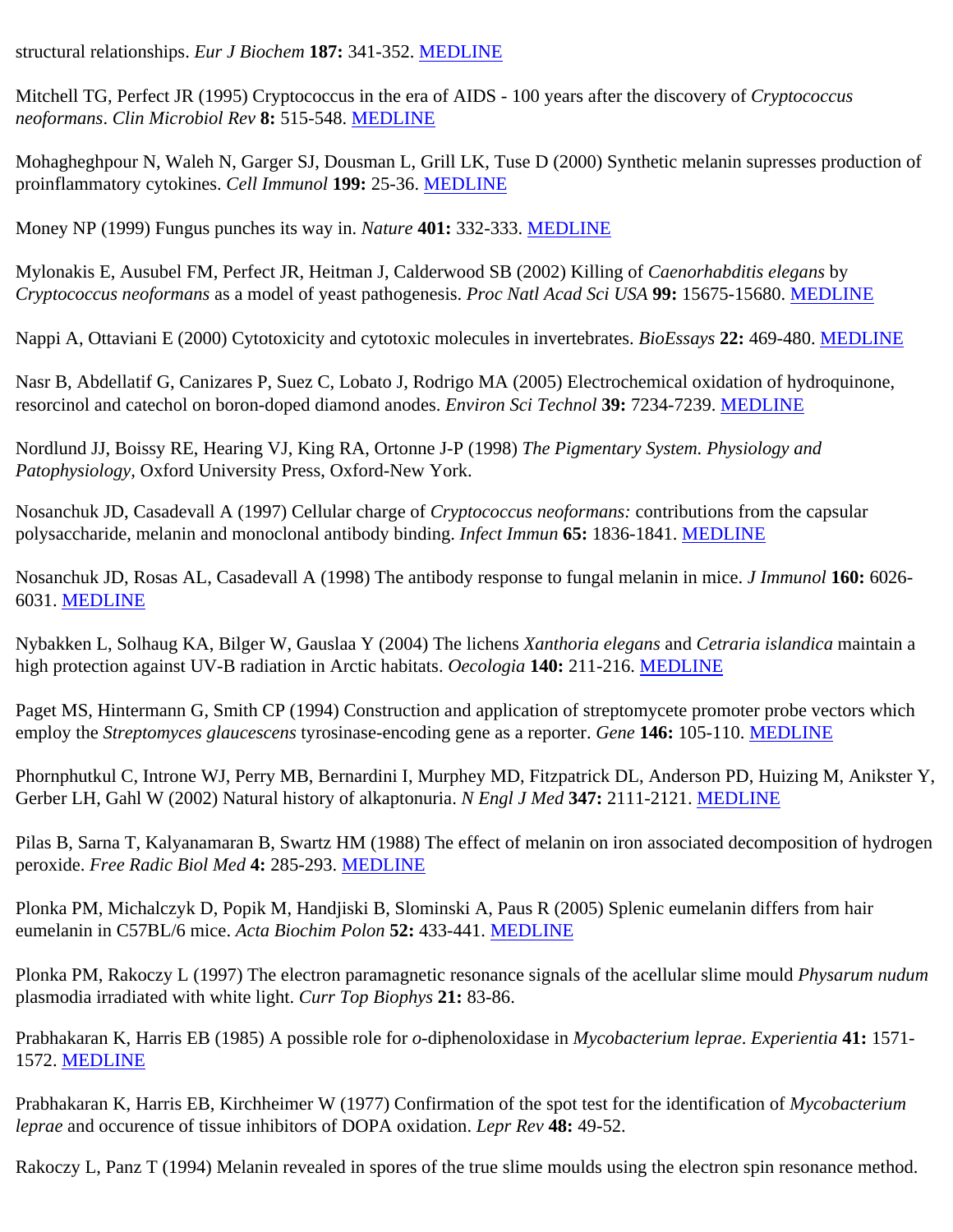*Acta Protozool* **33:** 227-231.

Rathore M, Alvarez A (2006) Legionella infection. In: *eMedicine. Clinical Knowledge Base. Institutional Edition. eMedicine Specialties>Pediatrics>Infectious Diseases* (Fennelly GJ, Windle ML, Lutwick LI, Tolan RW, Steele RW, eds) eMedicine.com: Omaha, 1996-2006 (last up-dated 15 May 2006) (http://www.emedicine.com/ped/topic1288.htm) [date cited 21 September, 2006]. <http://www.emedicine.com/ped/topic1288.htm>

Rein KS, Borrone J (1999) Polyketides from dinoflagellates: origins, pharmacology and biosynthesis. *Comp Biochem Physiol B Biochem Mol Biol* **124:** 117-131. [MEDLINE](http://www.ncbi.nlm.nih.gov/entrez/query.fcgi?filters=&orig_db=PubMed&cmd=Search&term=Comp Biochem Physiol+B+Biochem+Mol+Biol[jour]+AND+124[volume]+AND+117[page])

Reszka KJ, Matuszak Z, Chignell CF (1998) Lactoperoxidase-catalyzed oxidation of melanin by reactive nitrogen species derived from nitrite (NO<sub>2</sub><sup>-</sup>): an EPR study. *Free Radic Biol Med* 25: 208-216. [MEDLINE](http://www.ncbi.nlm.nih.gov/entrez/query.fcgi?filters=&orig_db=PubMed&cmd=Search&term=Free+Radic+Biol+Med[jour]+AND+25[volume]+AND+208[page])

Roger AJ, Smith MW, Doolittle RF, Doolittle WF (1996) Evidence for the *Heterolobosea* from phylogenetic analysis of genes encoding glyceraldehyde-3-phosphate dehydrogenase. *J Eukaryot Microbiol* **43:** 475-485. [MEDLINE](http://www.ncbi.nlm.nih.gov/entrez/query.fcgi?filters=&orig_db=PubMed&cmd=Search&term=J+Eukaryot+Microbiol[jour]+AND+43[volume]+AND+475[page])

Romero-Martinez R, Wheeler MH, Guerrero-Plata A, Rico G, Torres-Guerrero H (2000) Biosynthesis and functions of melanin in *Sporothrix schenckii*. *Infect Immun* **68:** 3696-3703. [MEDLINE](http://www.ncbi.nlm.nih.gov/entrez/query.fcgi?filters=&orig_db=PubMed&cmd=Search&term=Infect+Immun[jour]+AND+68[volume]+AND+3696[page])

Rosas AL, Casadevall A (1997) Melanization affects susceptibility of *Cryptococcus neoformans* to heat and cold. *FEMS Microbiol Lett* **153:** 265-272. [MEDLINE](http://www.ncbi.nlm.nih.gov/entrez/query.fcgi?filters=&orig_db=PubMed&cmd=Search&term=FEMS+Microbiol+Lett[jour]+AND+153[volume]+AND+265[page])

Rosas AL, Casadevall A (2001) Melanization decreases the susceptibility of *Cryptococcus neoformans* to enzymatic degradation. *Mycopathologia* **151:** 53-56. [MEDLINE](http://www.ncbi.nlm.nih.gov/entrez/query.fcgi?filters=&orig_db=PubMed&cmd=Search&term=Mycopathologia[jour]+AND+151[volume]+AND+53[page])

Rosas AL, Nosanchuk JD, Casadevall A (2001) Passive immunization with melanin-binding monoclonal antibodies prolong survival of mice with lethal *Cryptococcus neoformans* infection. *Infect Immun* **69:** 3410-3412. [MEDLINE](http://www.ncbi.nlm.nih.gov/entrez/query.fcgi?filters=&orig_db=PubMed&cmd=Search&term=Infect+Immun[jour]+AND+69[volume]+AND+3410[page])

Rosas AL, MacGill RS, Nosanchuk JD, Kozel TR, Casadevall A (2002) Activation of the alternative complement pathway by fungal melanins. *Clin Diagn Lab Immunol* **9:** 144-148. [MEDLINE](http://www.ncbi.nlm.nih.gov/entrez/query.fcgi?filters=&orig_db=PubMed&cmd=Search&term=Clin+Diagn+Lab+Immunol[jour]+AND+9[volume]+AND+144[page])

Saini LS, Galsworthy B, John MA, Valvano MA (1999) Intracellular survival of *Burkholderia cepacia* complex isolates in the presence of macrophage cell activation. *Microbiology* **145:** 3465-3475. [MEDLINE](http://www.ncbi.nlm.nih.gov/entrez/query.fcgi?filters=&orig_db=PubMed&cmd=Search&term=Microbiology[jour]+AND+145[volume]+AND+3465[page])

Salvato B, Santamaria M, Beltramini M, Alzuet G, Casella L (1998) The enzymatic properties of *Octopus vulgaris* hemocyanin: *o*-diphenol oxidase activity. *Biochemistry* **37:** 14065-14077. [MEDLINE](http://www.ncbi.nlm.nih.gov/entrez/query.fcgi?filters=&orig_db=PubMed&cmd=Search&term=Biochemistry[jour]+AND+37[volume]+AND+14065[page])

Sanchez-Amat A, Lucas-Elio P, Fernandez E, Garcia-Borron J, Solano F (2001) Molecular cloning and characterization of a unique multipotent polyphenol oxidase from *Marinomonas mediterranea*. *Biochim Biophys Acta* **1547:** 104-116. [MEDLINE](http://www.ncbi.nlm.nih.gov/entrez/query.fcgi?filters=&orig_db=PubMed&cmd=Search&term=Biochim+Biophys+Acta[jour]+AND+1547[volume]+AND+104[page])

Schaerlaekens K, Schievova M, Lammertyn E, Genkens N, Anne J, van Mallaert L (2001) Twin-arginine translocation pathway in *Streptomyces lividans*. *J Bacteriol* **183:** 6727-6732. [MEDLINE](http://www.ncbi.nlm.nih.gov/entrez/query.fcgi?filters=&orig_db=PubMed&cmd=Search&term=J+Bacteriol[jour]+AND+183[volume]+AND+6727[page])

Schnitzler N, Peltrochela-Llacsahuanga H, Bestier N, Zundorf J, Lutticken R, Haase G (1999) Effect of melanin and carotenoids of *Exophiala* (*Wangiella*) *dermatitidis* on phagocytosis, oxidative burst and killing by human neutrophils. *Infect Immun* **67:** 94-101. [MEDLINE](http://www.ncbi.nlm.nih.gov/entrez/query.fcgi?filters=&orig_db=PubMed&cmd=Search&term=Infect+Immun[jour]+AND+67[volume]+AND+94[page])

Scott CP, Abel-Santos E, Wall M, Wahnon DC, Benkovic SJ (1999) Production of cyclic peptides and proteins in vivo. *Proc Natl Acad Sci USA* **96:** 13638-13643. [MEDLINE](http://www.ncbi.nlm.nih.gov/entrez/query.fcgi?filters=&orig_db=PubMed&cmd=Search&term=Proc+Natl+Acad+Sci+USA[jour]+AND+96[volume]+AND+13638[page])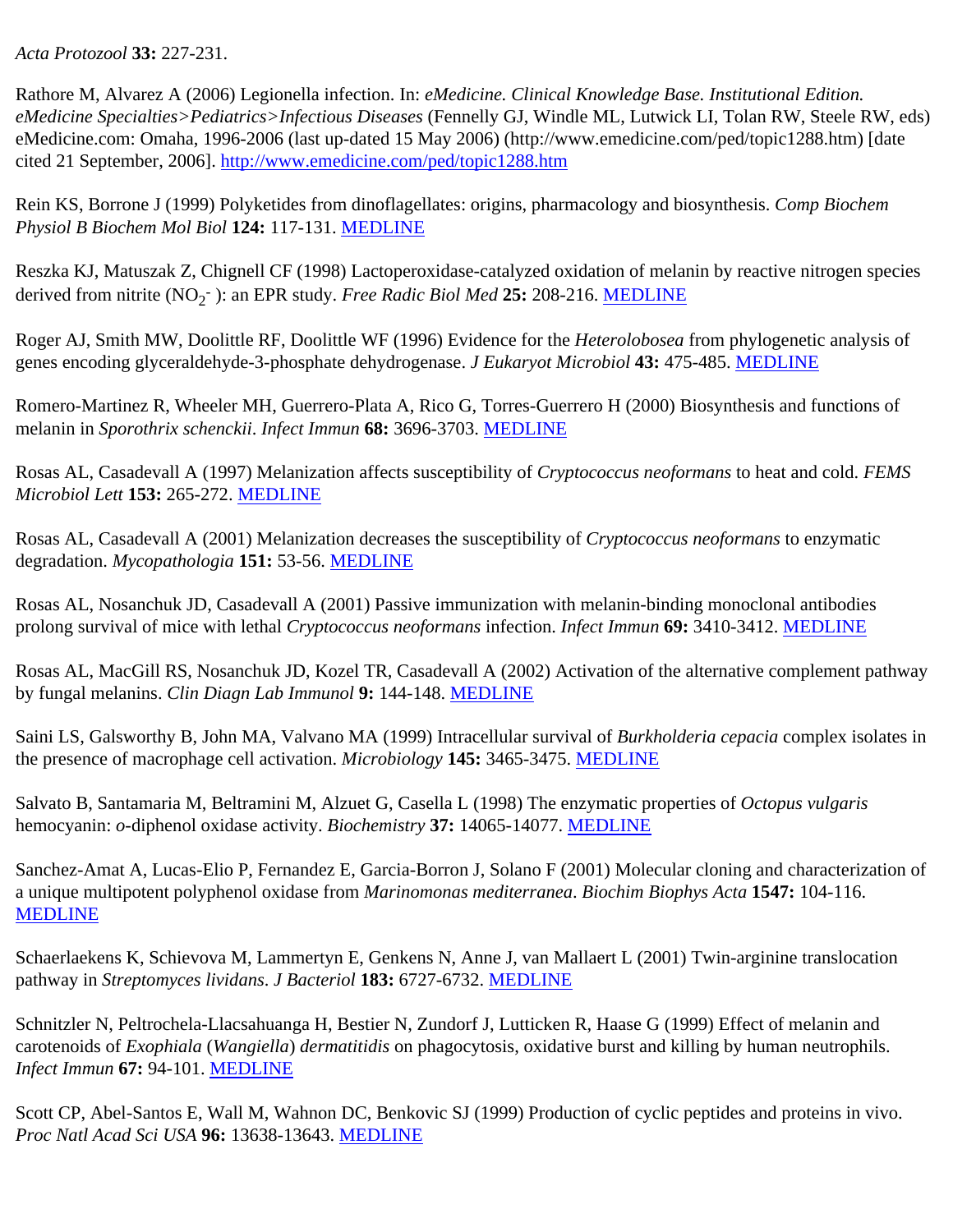Shivprasad S, Page WJ (1989) Catechol formation and melanization by Na-dependent *Azotobacter chroococcum:* a protective mechanism for aeroadaptation? *Appl Environ Microbiol* **55:** 1811-1817. [MEDLINE](http://www.ncbi.nlm.nih.gov/entrez/query.fcgi?filters=&orig_db=PubMed&cmd=Search&term=Appl+Environ+Microbiol[jour]+AND+55[volume]+AND+1811[page])

Slominski A, Wortsman J, Plonka PM, Schallreuter KU, Paus R, Tobin DJ (2005) Hair follicle pigmentation. *J Invest Dermatol* **124:** 13-21. [MEDLINE](http://www.ncbi.nlm.nih.gov/entrez/query.fcgi?filters=&orig_db=PubMed&cmd=Search&term=J+Invest+Dermatol[jour]+AND+124[volume]+AND+13[page])

Snyder RV, Gibbs PD, Palacios A, Abiy L, Dickey R, Lopez JV, Rein KS (2003) Polyketide synthase genes from marine dinoflagellates. *Mar Biotechnol (NY)* **5:** 1-12. [MEDLINE](http://www.ncbi.nlm.nih.gov/entrez/query.fcgi?filters=&orig_db=PubMed&cmd=Search&term=Mar+Biotechnol+NY[jour]+AND+5[volume]+AND+1[page])

Snyder RV, Guerrero MA, Sinigalliano CD, Winshell J, Perez R, Lopez JV, Rein KS (2005) Localization of polyketide synthase encoding genes to the toxic dinoflagellate *Karenia brevis*. *Phytochemistry* **66:** 1767-1780. [MEDLINE](http://www.ncbi.nlm.nih.gov/entrez/query.fcgi?filters=&orig_db=PubMed&cmd=Search&term=Phytochemistry[jour]+AND+66[volume]+AND+1767[page])

Solaiman DK, Somkuti GA (1995) Expression of *Streptomyces melC* and *choA* genes by a cloned *Streptococcus thermophilus* promoter STP2201. *J Ind Microbiol* **15:** 39-44. [MEDLINE](http://www.ncbi.nlm.nih.gov/entrez/query.fcgi?filters=&orig_db=PubMed&cmd=Search&term=J+Ind+Microbiol[jour]+AND+15[volume]+AND+39[page])

Solaiman DK, Somkuti GA (1997) Isolation and characterization of transcription signal sequences from *Streptococcus thermophilus*. *Curr Microbiol* **34:** 216-219. [MEDLINE](http://www.ncbi.nlm.nih.gov/entrez/query.fcgi?filters=&orig_db=PubMed&cmd=Search&term=Curr+Microbiol[jour]+AND+34[volume]+AND+216[page])

Steenbergen JN, Shuman HA, Casadevall A (2001) *Cryptococcus neoformans* interactions with amoebae suggests an explanation for its virulence and intracellular pathogenic strategy in macrophages. *Proc Natl Acad Sci USA* **98:** 15245- 15250. [MEDLINE](http://www.ncbi.nlm.nih.gov/entrez/query.fcgi?filters=&orig_db=PubMed&cmd=Search&term=Proc+Natl+Acad+Sci+USA[jour]+AND+98[volume]+AND+15245[page])

Steinert M, Flugel M, Schuppler M, Helbig JM, Supriyono A, Proksch P, Luck PC (2001) The Lly protein is essential for *p*hydroxyphenyl pyruvate dioxygenase activity in *Legionella pneumophila*. *FEMS Microbiol Lett* **203:** 41-47. [MEDLINE](http://www.ncbi.nlm.nih.gov/entrez/query.fcgi?filters=&orig_db=PubMed&cmd=Search&term=FEMS+Microbiol+Lett[jour]+AND+203[volume]+AND+41[page])

Sutton HC, Winterbourn CC (1989) On the participation of higher oxidation states of iron and copper in Fenton reactions. *Free Radic Biol Med* **6:** 53-60. [MEDLINE](http://www.ncbi.nlm.nih.gov/entrez/query.fcgi?filters=&orig_db=PubMed&cmd=Search&term=Free+Radic+Biol+Med[jour]+AND+6[volume]+AND+53[page])

Takano Y, Kubo Y, Kawamura C, Tsuge T, Furusawa I (1997) The *Alternaria alternata* melanin biosynthesis gene restores appressorial melanization and penetration of cellulose membranes in the melanin-deficient albino mutant of *Colletotrichum lagenarium*. *Fungal Genet Biol* **21:** 131-140. [MEDLINE](http://www.ncbi.nlm.nih.gov/entrez/query.fcgi?filters=&orig_db=PubMed&cmd=Search&term=Fungal+Genet+Biol[jour]+AND+21[volume]+AND+131[page])

Thomma BPHJ (2003) *Alternaria* spp.: from general saprophyte to specific parasite. *Mol Plant Pathol* **4:** 225-236.

Tseng HC, Lin CK, Hsu BJ, Leu WM, Lee YH, Chiou SS, Hu NT, Chen CW (1990) The melanin operon of *Streptomyces antibioticus:* expression and use as a marker in gramm-negative bacteria. *Gene* **86:** 123-128. [MEDLINE](http://www.ncbi.nlm.nih.gov/entrez/query.fcgi?filters=&orig_db=PubMed&cmd=Search&term=Gene[jour]+AND+86[volume]+AND+123[page])

Turick CE, Tisa LS, Caccavo Jr F (2002) Melanin production and use as a soluble electron shuttle for Fe(III) oxide reduction and as a terminal electron acceptor by *Schewanella algae* BrY. *Appl Environ Microbiol* **68:** 2436-2444. [MEDLINE](http://www.ncbi.nlm.nih.gov/entrez/query.fcgi?filters=&orig_db=PubMed&cmd=Search&term=Appl+Environ+Microbiol[jour]+AND+68[volume]+AND+2436[page])

Valderrama B, Oliver P, Medrano-Soto A, Vazquez-Duhalt R (2003) Evolutionary and structural diversity of fungal laccases. *Antonie van Leeuwenhoek* **84:** 289-299. [MEDLINE](http://www.ncbi.nlm.nih.gov/entrez/query.fcgi?filters=&orig_db=PubMed&cmd=Search&term=Antonie+van+Leeuwenhoek[jour]+AND+84[volume]+AND+289[page])

van Gelder CWG, Flurkey WH, Machonkin TE (1997) Sequence and structural features of plant and fungal tyrosinases. *Phytochemistry* **45:** 1309-1323. [MEDLINE](http://www.ncbi.nlm.nih.gov/entrez/query.fcgi?filters=&orig_db=PubMed&cmd=Search&term=Phytochemistry[jour]+AND+45[volume]+AND+1309[page])

Volz J, Muller HM, Zdanowicz A, Kafatos FC, Osta MA (2006) A genetic module regulates the melanization response of *Anopheles* to *Plasmodium*. *Cell Microbiol* **8**:1392-1405. [MEDLINE](http://www.ncbi.nlm.nih.gov/entrez/query.fcgi?filters=&orig_db=PubMed&cmd=Search&term=Cell+Microbiol[jour]+AND+8[volume]+AND+1392[page])

Wang Y, Casadevall A (1994a) Decreased susceptibility of melanized Cryptococcus neoformans to the fungicidal effects of